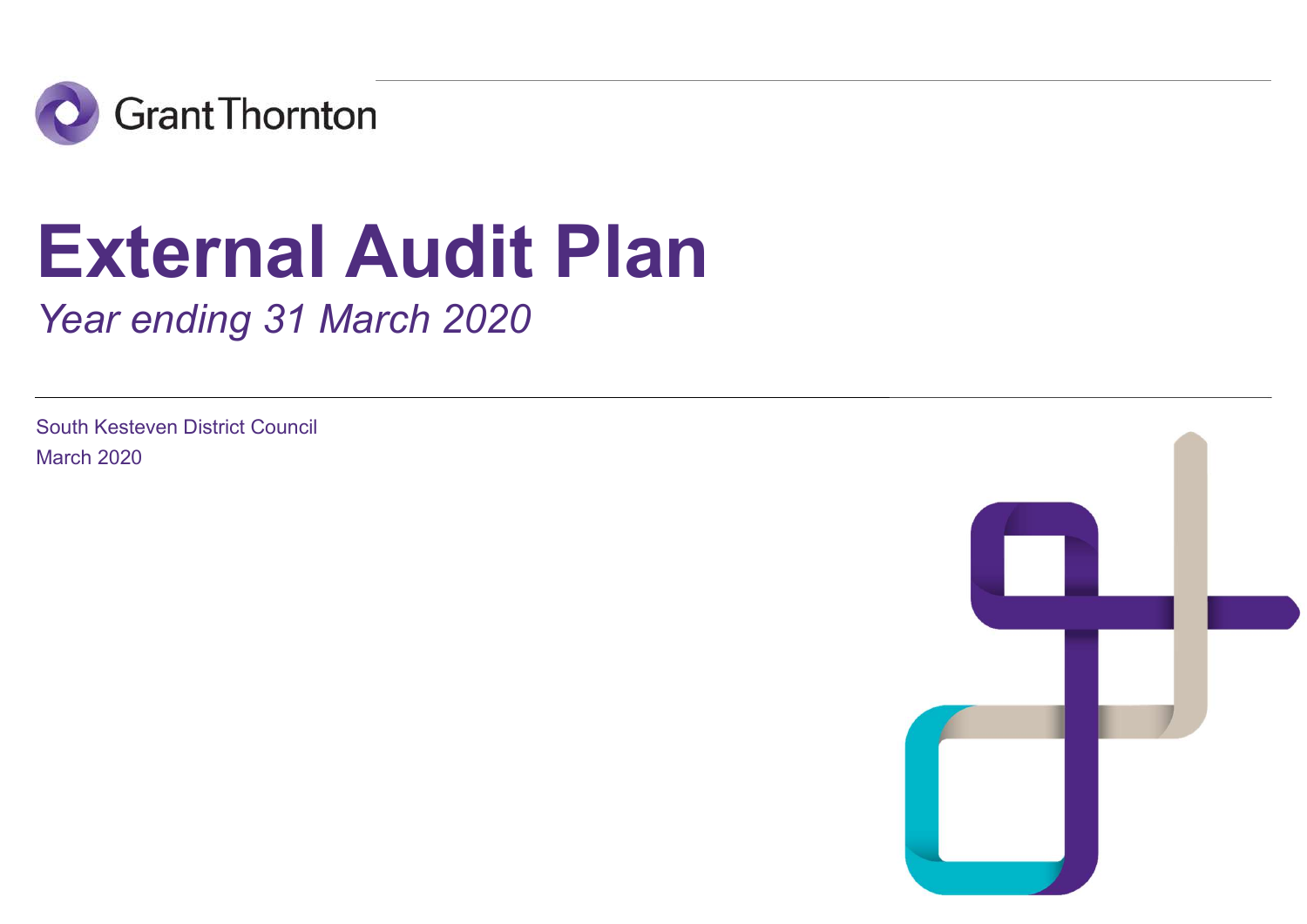# **Contents**

| <b>Section</b> |                                                                                                                                                                                                                                                                                                                                                                                                                                                                                                                                                                                                                                                                                                                                                                                                                                      | Page |
|----------------|--------------------------------------------------------------------------------------------------------------------------------------------------------------------------------------------------------------------------------------------------------------------------------------------------------------------------------------------------------------------------------------------------------------------------------------------------------------------------------------------------------------------------------------------------------------------------------------------------------------------------------------------------------------------------------------------------------------------------------------------------------------------------------------------------------------------------------------|------|
|                | Introduction & headlines                                                                                                                                                                                                                                                                                                                                                                                                                                                                                                                                                                                                                                                                                                                                                                                                             | 3    |
| 2.             | Key matters impacting our audit                                                                                                                                                                                                                                                                                                                                                                                                                                                                                                                                                                                                                                                                                                                                                                                                      |      |
| 3.             | Significant risks identified                                                                                                                                                                                                                                                                                                                                                                                                                                                                                                                                                                                                                                                                                                                                                                                                         | 5    |
| 4.             | Other risks identified                                                                                                                                                                                                                                                                                                                                                                                                                                                                                                                                                                                                                                                                                                                                                                                                               | 8    |
| 5.             | Other matters                                                                                                                                                                                                                                                                                                                                                                                                                                                                                                                                                                                                                                                                                                                                                                                                                        | 9    |
| 6.             | Materiality                                                                                                                                                                                                                                                                                                                                                                                                                                                                                                                                                                                                                                                                                                                                                                                                                          | 10   |
| 7.             | Value for Money arrangements                                                                                                                                                                                                                                                                                                                                                                                                                                                                                                                                                                                                                                                                                                                                                                                                         | 11   |
| 8.             | Audit logistics & team                                                                                                                                                                                                                                                                                                                                                                                                                                                                                                                                                                                                                                                                                                                                                                                                               | 12   |
| 9.             | Audit fees                                                                                                                                                                                                                                                                                                                                                                                                                                                                                                                                                                                                                                                                                                                                                                                                                           | 13   |
|                | 10. Independence & non-audit services                                                                                                                                                                                                                                                                                                                                                                                                                                                                                                                                                                                                                                                                                                                                                                                                | 15   |
|                | <b>Appendix</b>                                                                                                                                                                                                                                                                                                                                                                                                                                                                                                                                                                                                                                                                                                                                                                                                                      |      |
|                | A. Audit quality - national context                                                                                                                                                                                                                                                                                                                                                                                                                                                                                                                                                                                                                                                                                                                                                                                                  | 17   |
|                | The contents of this report relate only to the matters which have come to our attention, which we believe need to be reported to you as part of our audit planning process. It is not a<br>comprehensive record of all the relevant matters, which may be subject to change, and in particular we cannot be held responsible to you for reporting all of the risks which may affect the<br>Authority or all weaknesses in your internal controls. This report has been prepared solely for your benefit and should not be quoted in whole or in part without our prior written consent.<br>We do not accept any responsibility for any loss occasioned to any third party acting, or refraining from acting on the basis of the content of this report, as this report was not prepared for,<br>nor intended for, any other purpose. |      |
|                | Grant Thornton UK LLP is a limited liability partnership registered in England and Wales: No.OC307742. Registered office: 30 Finsbury Square, London, EC2A 1AG. A list of members<br>is available from our registered office. Grant Thornton UK LLP is authorised and regulated by the Financial Conduct Authority. Grant Thornton UK LLP is a member firm of Grant<br>Thornton International Ltd (GTIL). GTIL and the member firms are not a worldwide partnership. Services are delivered by the member firms. GTIL and its member firms are not agents<br>of, and do not obligate, one another and are not liable for one another's acts or omissions.                                                                                                                                                                            |      |

### **Appendix**

Manager **A. Audit quality - national context** 

T: 0116 257 5589 E: Paul.M.Harvey@uk.gt.com

Paul Harvey

Your key Grant Thornton team members are:

oc

John Gregory Key Audit Partner T: 0121 232 5333 E: John.Gregory@uk.gt.com

### Phil Wood

Assistant Manager The contents of this report relate only to the matters which have come to our attention, which we believe need to be reported to you as part of our audit planning process. It is not a comprehensive record T: 0121 232 5236 Authority or all weaknesses in your internal controls. This report has been prepared solely for your benefit and should not be quoted in whole or in part without our prior written consent. E: Philip.Wood@uk.gt.com We do not accept any responsibility for any loss occasioned to any third party acting, or refraining from acting on the basis of the content of this report, as this report was not prepared for, any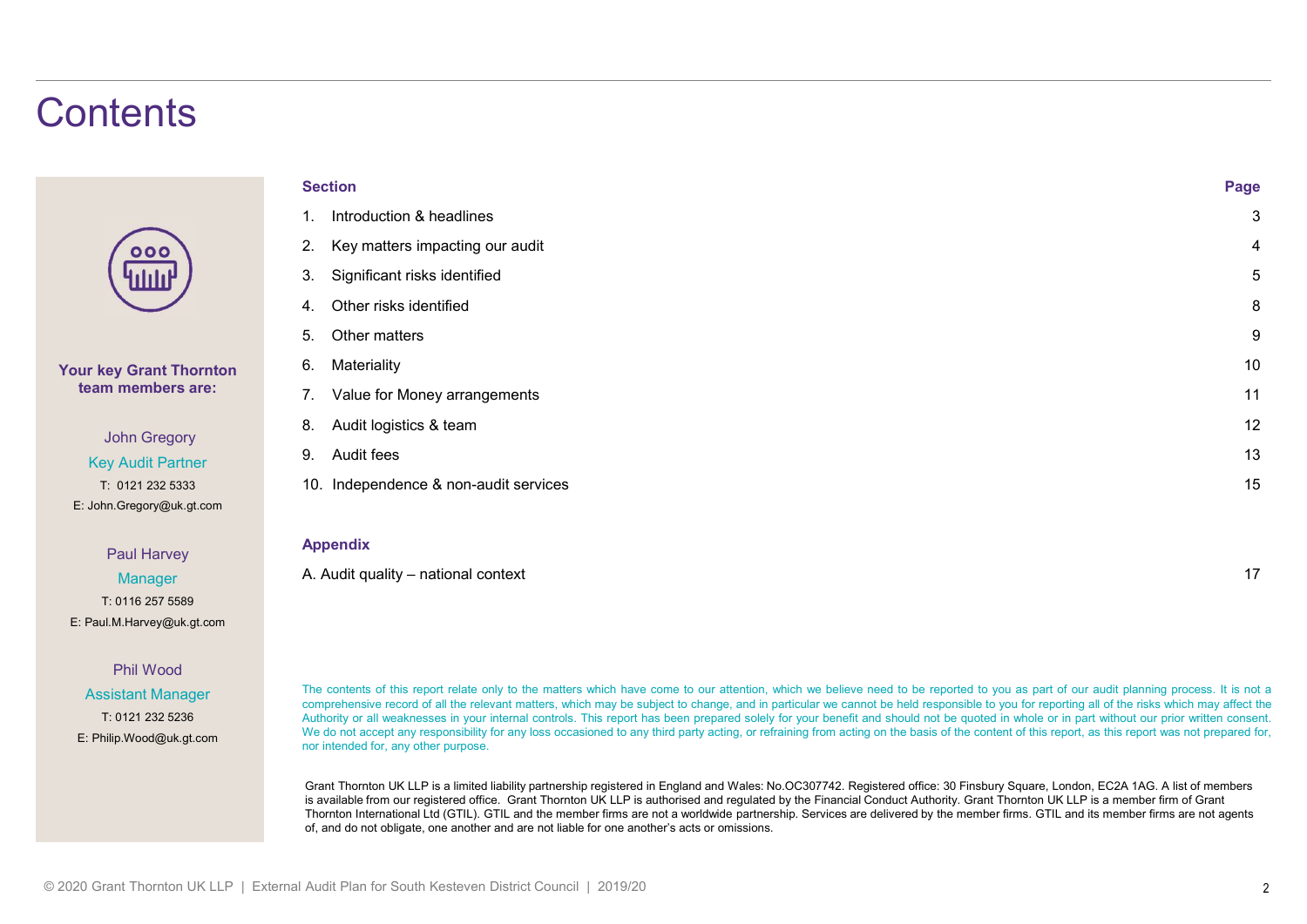### **1. Introduction & headlines**<br>
The scope of our audit is set in accordance with the Code and International Standards on Purpose

This document provides an overview of the planned scope and timing of the statutory<br>
Purpose<br>
This document provides an overview of the planned scope and timing of the statutory<br>
and it of South Kesteven District Council ( **audit Council ('the Council ('the Authority')** for those charged with and effectiveness in your use of resources.<br>This document provides an overview of the planned scope and timing of the statutory<br>audit of South Kesteven governance.

**1. Introduction & head incess**<br>Purpose<br>This document provides an overview of the planned scope and timing of the statutory<br>This document provides an overview of the planned scope and timing of the statutory<br>audit of Sout The societive espective methem and the the set in accordance with the Code and<br>This document provides an overview of the planned scope and timing of the statutory<br>and it is set in accordance with the Code and<br>audit of Sout **1.** Introduction & headlines where  $\frac{1}{2}$  is a suitor of the planned scope and timing of the statutory and the scope of our audit is set in accordance with the Code and This document provides an overview of the planne **1.** Introduction & headlines serves of our audit propose<br>
Furpose<br>
This document provides an overview of the planned scope and timing of the statutory and it in social is set in accordance with the Caudit of South Kestev **1.** Introduction & head lines seep of our audit<br>
Purpose of our audit of South Kesteven District Council (the Authority) for those changed with  $\sim$  Multimig (ISAs) (UK). We are responsible for forming and<br>
This document **1.** Introduction & headlines are sponsible to the plannel scope of our audit is set in accordance with the Code and Infrase<br>
This document provides an overview of the plannel scope and timing of the statutory<br>
This docum **1.** Introduction & headlines with the Code and Internace of the planned scope of our audit of the scope of our audit is set in accordance with the Code and Internace Purpose<br>Purpose the content of Council (the Authority) **1.** Introduction & headlines The scope of our audit<br>
Purpose This document provides an overview of the planned scope and timing of the statutory  $\frac{\text{Audility (18As)}}{\text{Audility (18As)}}$ . This document provides an overview of the plann

- Scope of our audit<br>The scope of our audit is set in accordance with the Code and International Standards<br>Auditing (ISAs) (UK). We are responsible for forming and expressing an opinion on the :<br>• Authority's financial state Scope of our audit<br>The scope of our audit is set in accordance with the Code and International Standards on<br>Auditing (ISAs) (UK). We are responsible for forming and expressing an opinion on the :<br>• Authority's financial st
- Scope of our audit<br>
The scope of our audit is set in accordance with the Code and International Standards on<br>
Auditing (ISAs) (UK). We are responsible for forming and expressing an opinion on the :<br>
 Authority's financial • Scope of our audit<br>
• The scope of our audit is set in accordance with the Code and International Standards on<br>
Auditing (ISAs) (UK). We are responsible for forming and expressing an opinion on the :<br>
• Authority's finan

por of our audit<br>
or scope of our audit is set in accordance with the Code and International Standards on<br>
iting (ISAs) (UK). We are responsible for forming and expressing an opinion on the :<br>
Authority's financial stateme Scope of our audit<br>
The scope of our audit is set in accordance with the Code and International Standards on<br>
Auditing (ISAs) (UK). We are responsible for forming and expressing an opinion on the :<br>
• Authority's financial by the of our audit<br>and the Code and International Standards on<br>itting (ISAs) (UK). We are responsible for forming and expressing an opinion on the :<br>Authority's financial statements that have been prepared by management w Scope of our audit<br>The scope of our audit is set in accordance with the Code and International Standards on<br>Auditing (ISAs) (UK). We are responsible for forming and expressing an opinion on the :<br>
• Authority's financial s Scope of our audit<br>The scope of our audit is set in accordance with the Code and International Standards on<br>The scope of our audit is set in accordance with the Code and International Standards on<br>Auditing (ISAs) (UK). We Scope of our audit<br>The scope of our audit is set in accordance with the Code and International Standards on<br>The scope of our audit is set in accordance with the Code and International Standards on<br>Auditing (ISAs) (UK). We Scope of our audit<br>
The scope of our audit is set in accordance with the Code and International Standards on<br>
Auditing (ISAs) (UK). We are responsible for forming and expressing an opinion on the :<br>
• Authority's financial Scope of our audit<br>The scope of our audit is set in accordance with the Code and International S<br>Auditing (ISAs) (UK). We are responsible for forming and expressing an opinion oi<br>Authority's financial statements that have Scope of our audit is set in accordance with the Code and International Standards on Auditing (ISAs) (UK). We are responsible for forming and expressing an opinion on the :<br>
• Authority's financial statements that have bee Scope of our audit<br>The scope of our audit<br>Auditing (ISAs) (UK). We are responsible for forming and expressing an opinion<br>Auditing (ISAs) (UK). We are responsible for forming and expressing an opinion<br>Authority's financial

| 1. Introduction & headlines                                                                                                                                                                                                                                                                                                                                                                                                         | <b>Scope of our audit</b>                                                                                                                                                                                                                                                                                                                                                                                                                                                                                                                                                   |  |
|-------------------------------------------------------------------------------------------------------------------------------------------------------------------------------------------------------------------------------------------------------------------------------------------------------------------------------------------------------------------------------------------------------------------------------------|-----------------------------------------------------------------------------------------------------------------------------------------------------------------------------------------------------------------------------------------------------------------------------------------------------------------------------------------------------------------------------------------------------------------------------------------------------------------------------------------------------------------------------------------------------------------------------|--|
|                                                                                                                                                                                                                                                                                                                                                                                                                                     | The scope of our audit is set in accordance with the Code and International Standards on<br>Auditing (ISAs) (UK). We are responsible for forming and expressing an opinion on the :                                                                                                                                                                                                                                                                                                                                                                                         |  |
| audit of South Kesteven District Council ('the Authority') for those charged with                                                                                                                                                                                                                                                                                                                                                   | • Authority's financial statements that have been prepared by management with the<br>oversight of those charged with governance (the Governance and Audit committee); and                                                                                                                                                                                                                                                                                                                                                                                                   |  |
|                                                                                                                                                                                                                                                                                                                                                                                                                                     | Value for Money arrangements in place at the Authority for securing economy, efficiency<br>$\bullet$<br>and effectiveness in your use of resources.<br>The audit of the financial statements does not relieve management or the Governance and<br>Audit Committee of your responsibilities. It is the responsibility of the Authority to ensure that<br>proper arrangements are in place for the conduct of its business, and that public money is<br>safeguarded and properly accounted for. We have considered how the Authority is fulfilling<br>these responsibilities. |  |
| Practice ('the Code'). This summarises where the responsibilities of auditors begin<br>and end and what is expected from the audited body. Our respective responsibilities<br>are also set out in the Terms of Appointment and Statement of Responsibilities<br>issued by Public Sector Audit Appointments (PSAA), the body responsible for<br>appointing us as auditor of [insert name of organisation]. We draw your attention to |                                                                                                                                                                                                                                                                                                                                                                                                                                                                                                                                                                             |  |
| both of these documents on the PSAA website                                                                                                                                                                                                                                                                                                                                                                                         | Our audit approach is based on a thorough understanding of the Authority's business and is<br>risk based.                                                                                                                                                                                                                                                                                                                                                                                                                                                                   |  |
| identified as:                                                                                                                                                                                                                                                                                                                                                                                                                      | Those risks requiring special audit consideration and procedures to address the likelihood of a material financial statement error have been                                                                                                                                                                                                                                                                                                                                                                                                                                |  |
| Management override of controls                                                                                                                                                                                                                                                                                                                                                                                                     |                                                                                                                                                                                                                                                                                                                                                                                                                                                                                                                                                                             |  |
| Valuation of land and buildings                                                                                                                                                                                                                                                                                                                                                                                                     |                                                                                                                                                                                                                                                                                                                                                                                                                                                                                                                                                                             |  |
| Valuation of net pension fund liability                                                                                                                                                                                                                                                                                                                                                                                             |                                                                                                                                                                                                                                                                                                                                                                                                                                                                                                                                                                             |  |
| Findings (ISA 260) Report.                                                                                                                                                                                                                                                                                                                                                                                                          | We will communicate significant findings on these areas as well as any other significant matters arising from the audit to you in our Audit                                                                                                                                                                                                                                                                                                                                                                                                                                 |  |
| We have determined planning materiality to be £1.4m (PY £1.4m) for the Authority, which equates to 2% of your prior year gross<br>expenditure for the year. We are obliged to report uncorrected omissions or misstatements other than those which are 'clearly trivial' to<br>those charged with governance. Clearly trivial has been set at £70k (PY £70k).                                                                       |                                                                                                                                                                                                                                                                                                                                                                                                                                                                                                                                                                             |  |
|                                                                                                                                                                                                                                                                                                                                                                                                                                     | Our risk assessment regarding your arrangements to secure value for money has identified the following VFM significant risk:                                                                                                                                                                                                                                                                                                                                                                                                                                                |  |
|                                                                                                                                                                                                                                                                                                                                                                                                                                     |                                                                                                                                                                                                                                                                                                                                                                                                                                                                                                                                                                             |  |
|                                                                                                                                                                                                                                                                                                                                                                                                                                     | Our interim visit took place in February and our final visit will take place in June and July. Our key deliverables are this Audit Plan and our                                                                                                                                                                                                                                                                                                                                                                                                                             |  |
|                                                                                                                                                                                                                                                                                                                                                                                                                                     | Our fee for the audit will be £43,900 (PY: £43,100) for the Authority, subject to the Authority meeting our requirements set out on page 13.                                                                                                                                                                                                                                                                                                                                                                                                                                |  |
| We have complied with the Financial Reporting Council's Ethical Standard and we as a firm, and each covered person, confirm that we are<br>independent and are able to express an objective opinion on the financial statements.                                                                                                                                                                                                    |                                                                                                                                                                                                                                                                                                                                                                                                                                                                                                                                                                             |  |
|                                                                                                                                                                                                                                                                                                                                                                                                                                     | This document provides an overview of the planned scope and timing of the statutory<br>The National Audit Office ('the NAO') has issued a document entitled Code of Audit<br>The Council's financial sustainability and the MTFP.<br>Audit Findings Report. Our audit approach is detailed in Appendix A.                                                                                                                                                                                                                                                                   |  |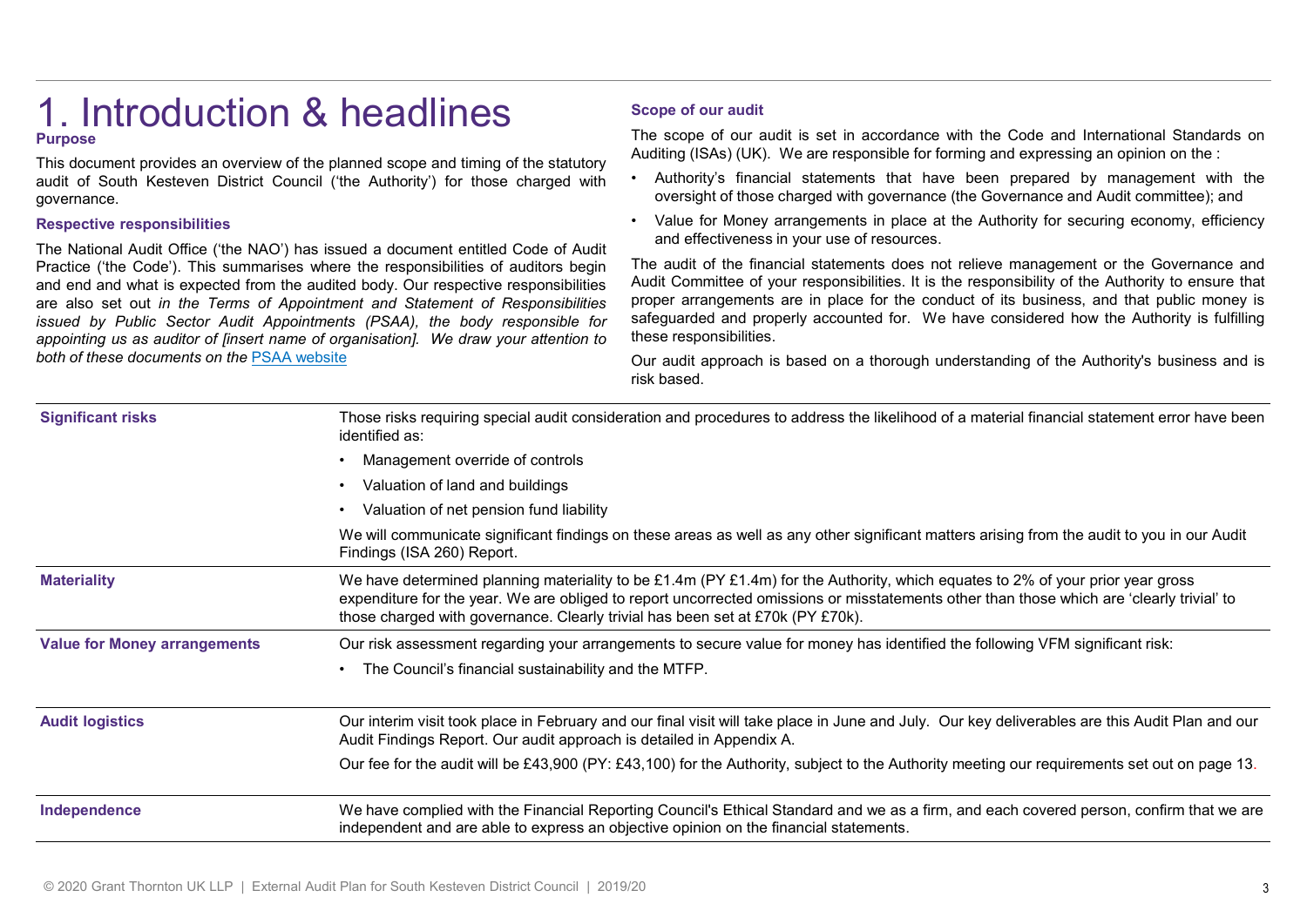# 2. Key matters impacting our audit

### Factors

### The wider economy and political uncertainty

At a national level, the government continues its negotiation with the EU over Brexit, and future arrangements remain clouded in uncertainty. The Authority will need to ensure that it is prepared for all outcomes, including in terms of any impact on contracts, on service delivery and on its support for local people and businesses.

. £182,000 that is being addressed and has been reduced between quarters 2 and 3. Local Government funding continues to be stretched with increasing cost pressures and demand from residents. The 2019/20 budget contained £246,000 of funding from the use of reserves which is being used to fund specific approved expenditure. The forecast out-turn position for the year at Q3 includes a reserve movement of £212,000 for approved expenditure. However there is a forecast budget deficit of

Council tax makes up 49% of funding as a whole. Revenue budgets have been increased to meet service demand, provide funding for Council ambitions and to meet inflationary pressures only. The authority has assumed forecast reductions in funding as a result of business rates reset and the impact of the fair funding review. This prudent forecast of funding levels is resulting in a funding shortfall of circa £1,009k in 2021/22 and £1,302k in 2022/23.

While this position is far less severe than that faced by many authorities, it will still require careful planning and management.

Financial reporting and audit – raising the bar<br>The Financial Reporting Council (FRC) has set out its expectation of<br>improved financial reporting from organisations and the need for<br>auditors to demonstrate increased scepti The Financial Reporting Council (FRC) has set out its expectation of improved financial reporting from organisations and the need for auditors to demonstrate increased scepticism and challenge, and to undertake more robust testing as detailed in Appendix 1.

Our work in 2018/19 has highlighted areas where local government financial reporting, in particular, property, plant and equipment and pensions, needs to be improved, with a corresponding increase in audit procedures. We have also identified an increase in the complexity of local government financial transactions which require greater audit scrutiny.

### Our response

We will consider your arrangements for managing and reporting your financial resources as part of our work in reaching our Value for Money conclusion.

We will consider whether your financial position leads to material uncertainty about the going concern of the Authority and will review related disclosures in the financial statements.

As a firm, we are absolutely committed to meeting the expectations of the FRC with regard to audit quality and local government financial reporting. Our proposed work and fee, as set further in our Audi Plan, has been agreed with the Director of Finance and is subject to PSAA agreement.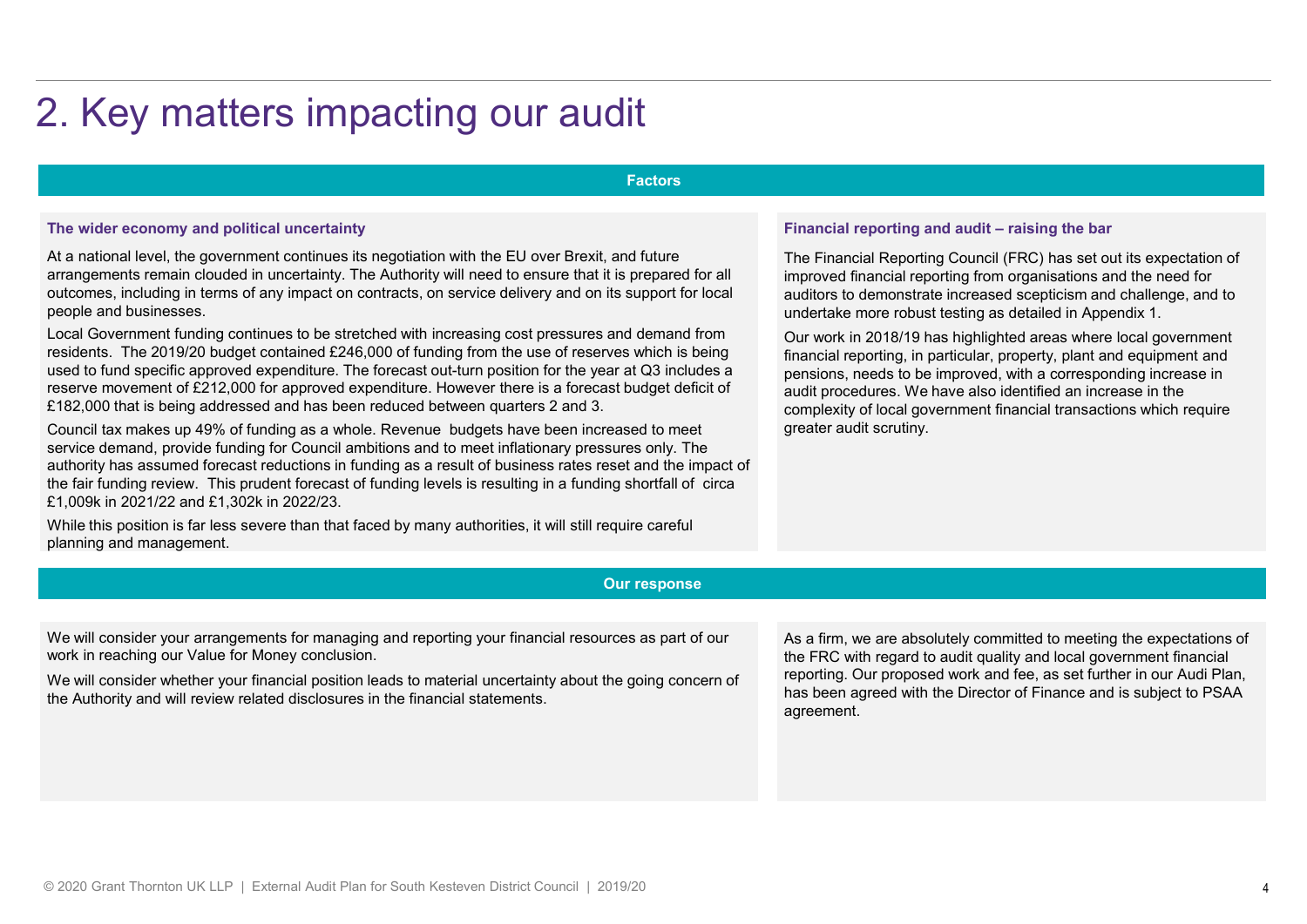# 3. Significant risks identified

| 3. Significant risks identified                                  |                                                                                                                                                                                                                                                                                                                                                                                                                                                                                                                                                                                             |                                                                                                                                                      |
|------------------------------------------------------------------|---------------------------------------------------------------------------------------------------------------------------------------------------------------------------------------------------------------------------------------------------------------------------------------------------------------------------------------------------------------------------------------------------------------------------------------------------------------------------------------------------------------------------------------------------------------------------------------------|------------------------------------------------------------------------------------------------------------------------------------------------------|
|                                                                  | Significant risks are defined by ISAs (UK) as risks that, in the judgement of the auditor, require special audit consideration. In identifying risks, audit teams consider the nature of the risk,<br>the potential magnitude of misstatement, and its likelihood. Significant risks are those risks that have a higher risk of material misstatement.                                                                                                                                                                                                                                      |                                                                                                                                                      |
| <b>Risk</b>                                                      | <b>Reason for risk identification</b>                                                                                                                                                                                                                                                                                                                                                                                                                                                                                                                                                       | Key aspects of our proposed response to the risk                                                                                                     |
| The revenue cycle includes<br>fraudulent transactions (rebutted) | Under ISA (UK) 240 there is a rebuttable presumed risk that revenue may<br>be misstated due to the improper recognition of revenue.<br>This presumption can be rebutted if the auditor concludes that there is no<br>risk of material misstatement due to fraud relating to revenue recognition.                                                                                                                                                                                                                                                                                            |                                                                                                                                                      |
|                                                                  | Having considered the risk factors set out in ISA240 and the nature of the<br>revenue streams at the Authority, we have determined that the risk of<br>fraud arising from revenue recognition can be rebutted, because:                                                                                                                                                                                                                                                                                                                                                                     |                                                                                                                                                      |
|                                                                  | there is little incentive to manipulate revenue recognition                                                                                                                                                                                                                                                                                                                                                                                                                                                                                                                                 |                                                                                                                                                      |
|                                                                  | opportunities to manipulate revenue recognition are very limited                                                                                                                                                                                                                                                                                                                                                                                                                                                                                                                            |                                                                                                                                                      |
|                                                                  | the culture and ethical frameworks of local authorities, including<br>Rutland County Council, mean that all forms of fraud are seen as<br>unacceptable                                                                                                                                                                                                                                                                                                                                                                                                                                      |                                                                                                                                                      |
|                                                                  | Therefore we do not consider this to be a significant risk for South<br>Kesteven County Council.                                                                                                                                                                                                                                                                                                                                                                                                                                                                                            |                                                                                                                                                      |
| <b>Management over-ride of controls</b>                          | Under ISA (UK) 240 there is a non-rebuttable presumed risk that the risk<br>of management over-ride of controls is present in all entities. The<br>Authority faces external scrutiny of its spending and this could potentially<br>place management under undue pressure in terms of how they report<br>performance.<br>We therefore identified management override of control, in particular<br>journals, management estimates and transactions outside the course of<br>business as a significant risk, which was one of the most significant<br>assessed risks of material misstatement. | We will:<br>evaluate the design effectiveness of management controls<br>over journals<br>analyse the journals listing and determine the criteria for |
|                                                                  |                                                                                                                                                                                                                                                                                                                                                                                                                                                                                                                                                                                             | selecting high risk unusual journals                                                                                                                 |
|                                                                  |                                                                                                                                                                                                                                                                                                                                                                                                                                                                                                                                                                                             | test unusual journals recorded during the year and after the                                                                                         |
|                                                                  |                                                                                                                                                                                                                                                                                                                                                                                                                                                                                                                                                                                             | draft accounts stage for appropriateness and corroboration<br>gain an understanding of the accounting estimates and critical                         |
|                                                                  |                                                                                                                                                                                                                                                                                                                                                                                                                                                                                                                                                                                             | judgements applied made by management and consider their<br>reasonableness with regard to corroborative evidence                                     |
|                                                                  |                                                                                                                                                                                                                                                                                                                                                                                                                                                                                                                                                                                             | evaluate the rationale for any changes in accounting policies,<br>estimates or significant unusual transactions.                                     |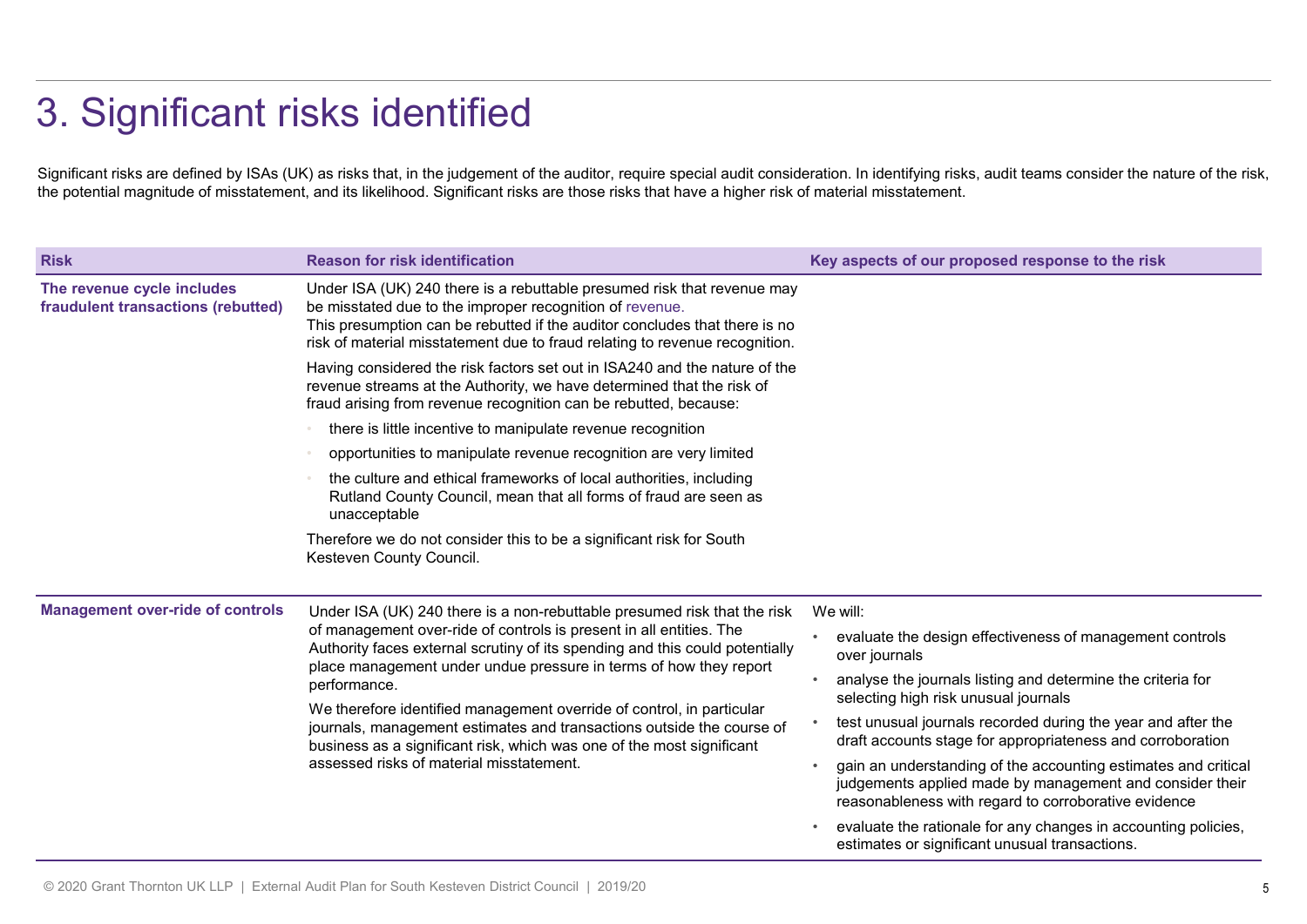# Significant risks identified

|                                                                 | Significant risks identified                                                                                                                                                                                                                                                                                                                                                                                                                                                                                                                                                                                                                                                                                                                                                     |                                                                                                                                                                                                                                                                                                                                                                                                                                                                                                                                                                                                                                                                                                                                                                                                                                                                                                                           |
|-----------------------------------------------------------------|----------------------------------------------------------------------------------------------------------------------------------------------------------------------------------------------------------------------------------------------------------------------------------------------------------------------------------------------------------------------------------------------------------------------------------------------------------------------------------------------------------------------------------------------------------------------------------------------------------------------------------------------------------------------------------------------------------------------------------------------------------------------------------|---------------------------------------------------------------------------------------------------------------------------------------------------------------------------------------------------------------------------------------------------------------------------------------------------------------------------------------------------------------------------------------------------------------------------------------------------------------------------------------------------------------------------------------------------------------------------------------------------------------------------------------------------------------------------------------------------------------------------------------------------------------------------------------------------------------------------------------------------------------------------------------------------------------------------|
| <b>Risk</b>                                                     | <b>Reason for risk identification</b>                                                                                                                                                                                                                                                                                                                                                                                                                                                                                                                                                                                                                                                                                                                                            | Key aspects of our proposed response to the risk                                                                                                                                                                                                                                                                                                                                                                                                                                                                                                                                                                                                                                                                                                                                                                                                                                                                          |
| <b>Valuation of land and buildings</b><br>(Rolling revaluation) | The Authority revalues its land and buildings on a rolling<br>five-yearly basis. This valuation represents a significant<br>estimate by management in the financial statements due<br>to the size of the numbers involved (£303 million) and the<br>sensitivity of this estimate to changes in key assumptions.<br>Additionally, management will need to ensure the carrying<br>value in the Authority financial statements is not materially<br>different from the current value at the financial statements<br>date, where a rolling programme is used.<br>We therefore identified valuation of land and buildings,<br>particularly revaluations and impairments, as a significant.<br>risk, which was one of the most significant assessed risks<br>of material misstatement. | We will:<br>evaluate management's processes and assumptions for the calculation of the<br>estimate, the instructions issued to valuation experts and the scope of their<br>work<br>evaluate the competence, capabilities and objectivity of the valuation expert<br>write to the valuer to confirm the basis on which the valuation was carried out<br>challenge the information and assumptions used by the valuer to assess<br>completeness and consistency with our understanding, the Authority's valuer's<br>report and the assumptions that underpin the valuation.<br>test revaluations made during the year to see if they had been input correctly<br>into the Authority's asset register<br>evaluating the assumptions made by management for those assets not<br>revalued during the year and how management has satisfied themselves that<br>these are not materially different to current value at year end. |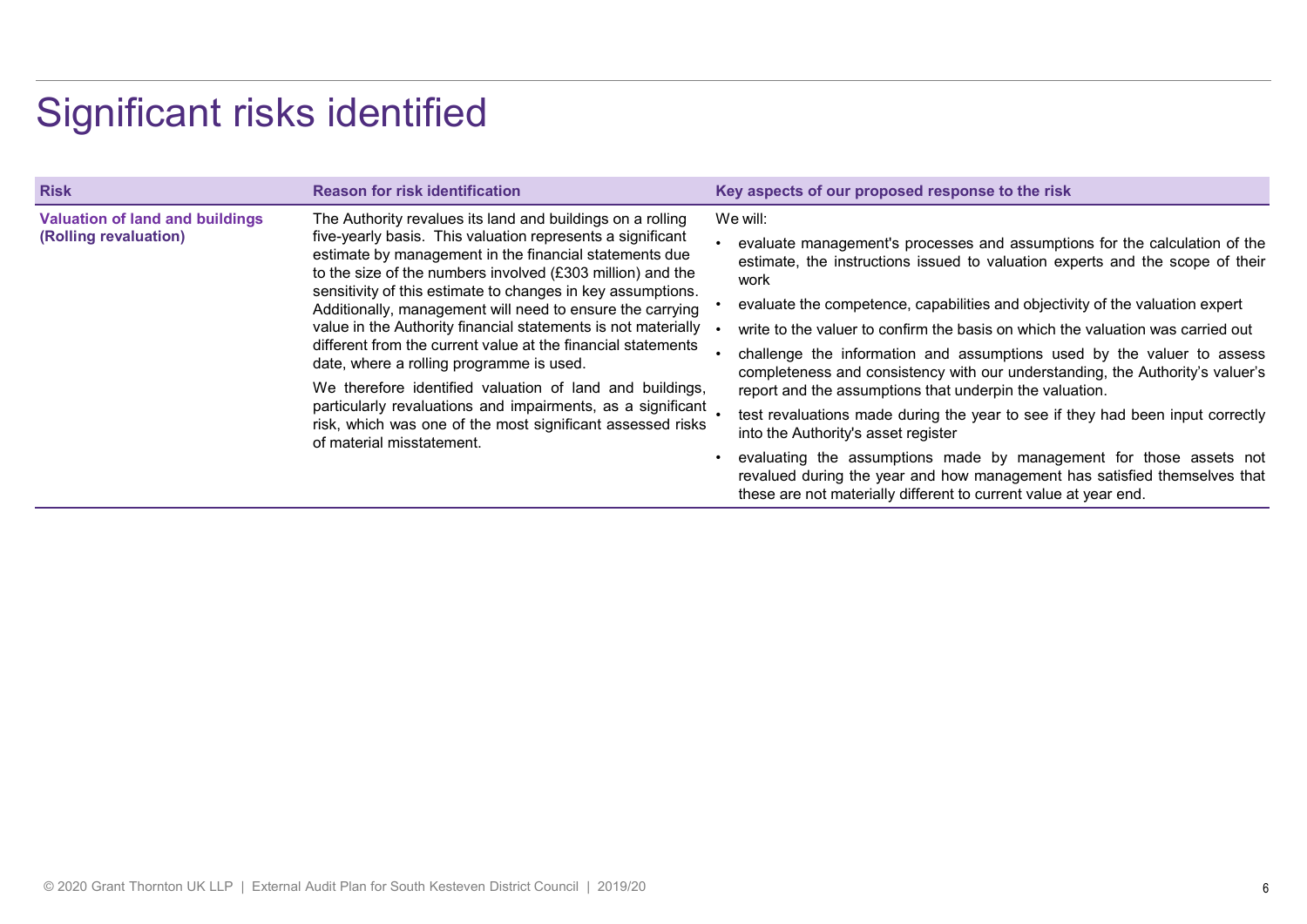# Significant risks identified

|                                   | Significant risks identified                                                                                                                                                                                                                                                                                                                                                                                                            |                                                                                                                                                                                                                                                   |
|-----------------------------------|-----------------------------------------------------------------------------------------------------------------------------------------------------------------------------------------------------------------------------------------------------------------------------------------------------------------------------------------------------------------------------------------------------------------------------------------|---------------------------------------------------------------------------------------------------------------------------------------------------------------------------------------------------------------------------------------------------|
| <b>Risk</b>                       | <b>Reason for risk identification</b>                                                                                                                                                                                                                                                                                                                                                                                                   | Key aspects of our proposed response to the risk                                                                                                                                                                                                  |
| Valuation of the pension fund net | The Authority's pension fund net liability,<br>as reflected in its balance sheet as the net defined benefit<br>liability, represents a significant estimate in the financial<br>statements.<br>The pension fund net liability is considered a significant<br>estimate due to the size of the numbers involved (£57.3<br>million in the Authority's balance sheet) and the sensitivity<br>of the estimate to changes in key assumptions. | We will:                                                                                                                                                                                                                                          |
| liability                         |                                                                                                                                                                                                                                                                                                                                                                                                                                         | update our understanding of the processes and controls put in place by<br>management to ensure that the Authority's pension fund net liability is not<br>materially misstated and evaluate the design of the associated controls;                 |
|                                   |                                                                                                                                                                                                                                                                                                                                                                                                                                         | evaluate the instructions issued by management to their management expert<br>(an actuary) for this estimate and the scope of the actuary's work;                                                                                                  |
|                                   |                                                                                                                                                                                                                                                                                                                                                                                                                                         | assess the competence, capabilities and objectivity of the actuary who carried<br>out the Authority's pension fund valuation;                                                                                                                     |
|                                   | We therefore identified valuation of the Authority's<br>pension fund net liability as a significant risk, which was<br>one of the most significant assessed risks of material<br>misstatement.                                                                                                                                                                                                                                          | assess the accuracy and completeness of the information provided by the<br>Authority to the actuary to estimate the liability;                                                                                                                    |
|                                   |                                                                                                                                                                                                                                                                                                                                                                                                                                         | • test the consistency of the pension fund asset and liability and disclosures in<br>the notes to the core financial statements with the actuarial report from the<br>actuary;                                                                    |
|                                   |                                                                                                                                                                                                                                                                                                                                                                                                                                         | • undertake procedures to confirm the reasonableness of the actuarial<br>assumptions made by reviewing the report of the consulting actuary (as<br>auditor's expert) and performing any additional procedures suggested within<br>the report; and |
|                                   |                                                                                                                                                                                                                                                                                                                                                                                                                                         | • obtain assurances from the auditor of Lincolnshire Pension Fund as to the<br>controls surrounding the validity and accuracy of membership data;<br>contributions data and benefits data sent to the actuary by the pension fund                 |

We will communicate significant findings on these areas as well as any other significant matters arising from the audit to you in our Audit Findings Report in July 2020.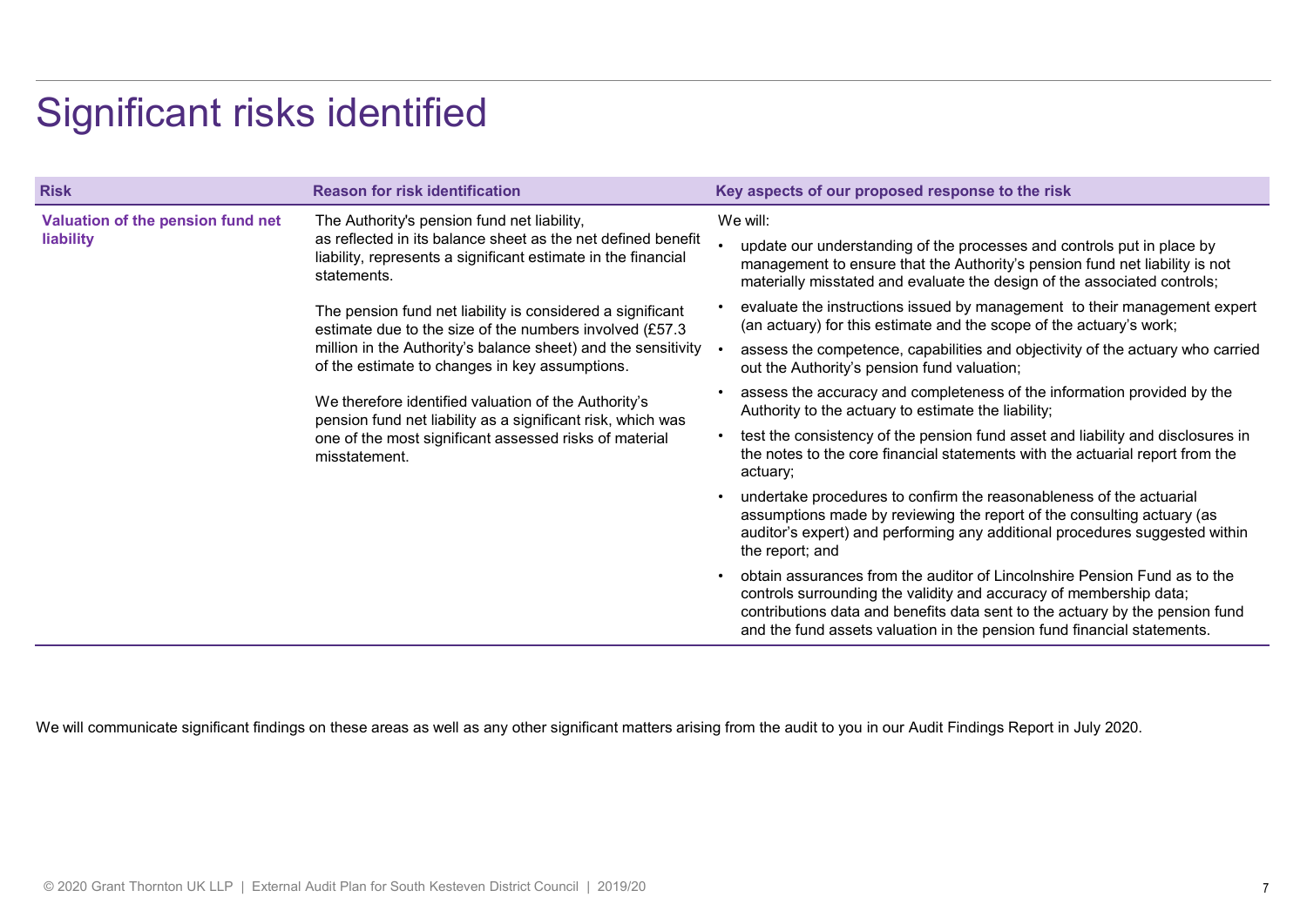# 4. Other risks identified

| 4. Other risks identified<br><b>Risk</b>                                                                   | <b>Reason for risk identification</b>                                                                                                                                                                                                                                                                                                                                                                                                                                                                                                                                                                                                                                                                                                                                                                                                                                                                                                                                                                                                                                                                    | Key aspects of our proposed response to the risk                                                                                                                                                                                                                                                                                                                                                                                                                          |
|------------------------------------------------------------------------------------------------------------|----------------------------------------------------------------------------------------------------------------------------------------------------------------------------------------------------------------------------------------------------------------------------------------------------------------------------------------------------------------------------------------------------------------------------------------------------------------------------------------------------------------------------------------------------------------------------------------------------------------------------------------------------------------------------------------------------------------------------------------------------------------------------------------------------------------------------------------------------------------------------------------------------------------------------------------------------------------------------------------------------------------------------------------------------------------------------------------------------------|---------------------------------------------------------------------------------------------------------------------------------------------------------------------------------------------------------------------------------------------------------------------------------------------------------------------------------------------------------------------------------------------------------------------------------------------------------------------------|
| <b>International Financial Reporting</b><br><b>Standard (IFRS) 16 Leases -</b><br>(issued but not adopted) | The public sector will implement this standard from 1 April<br>2020. It will replace IAS 17 Leases, and the three<br>interpretations that supported its application (IFRIC 4,<br>Determining whether an Arrangement contains a Lease, SIC-<br>15, Operating Leases - Incentives, and SIC-27 Evaluating<br>the Substance of Transactions Involving the Legal Form of a<br>Lease). Under the new standard the current distinction<br>between operating and finance leases is removed for lessees<br>and, subject to certain exceptions, lessees will recognise all<br>leases on their balance sheet as a right of use asset and a<br>liability to make the lease payments.<br>In accordance with IAS 8 and paragraph 3.3.4.3 of the Code<br>disclosures of the expected impact of IFRS 16 should be<br>included in the Authority's 2019/20 financial statements. The<br>Code adapts IFRS 16 and requires that the subsequent<br>measurement of the right of use asset where the underlying<br>asset is an item of property, plant and equipment is<br>measured in accordance with section 4.1 of the Code. | We will:<br>Evaluate the processes the Authority has adopted to assess the impact of<br>IFRS16 on its 2020/21 financial statements and whether the estimated impact<br>on assets, liabilities and reserves has been disclosed in the 2019/20 financial<br>statements.<br>Assess the completeness of the disclosures made by the Authority in its<br>2019/20 financial statements with reference to The Code and CIPFA/LASAAC<br><b>Local Authority Leasing Briefings.</b> |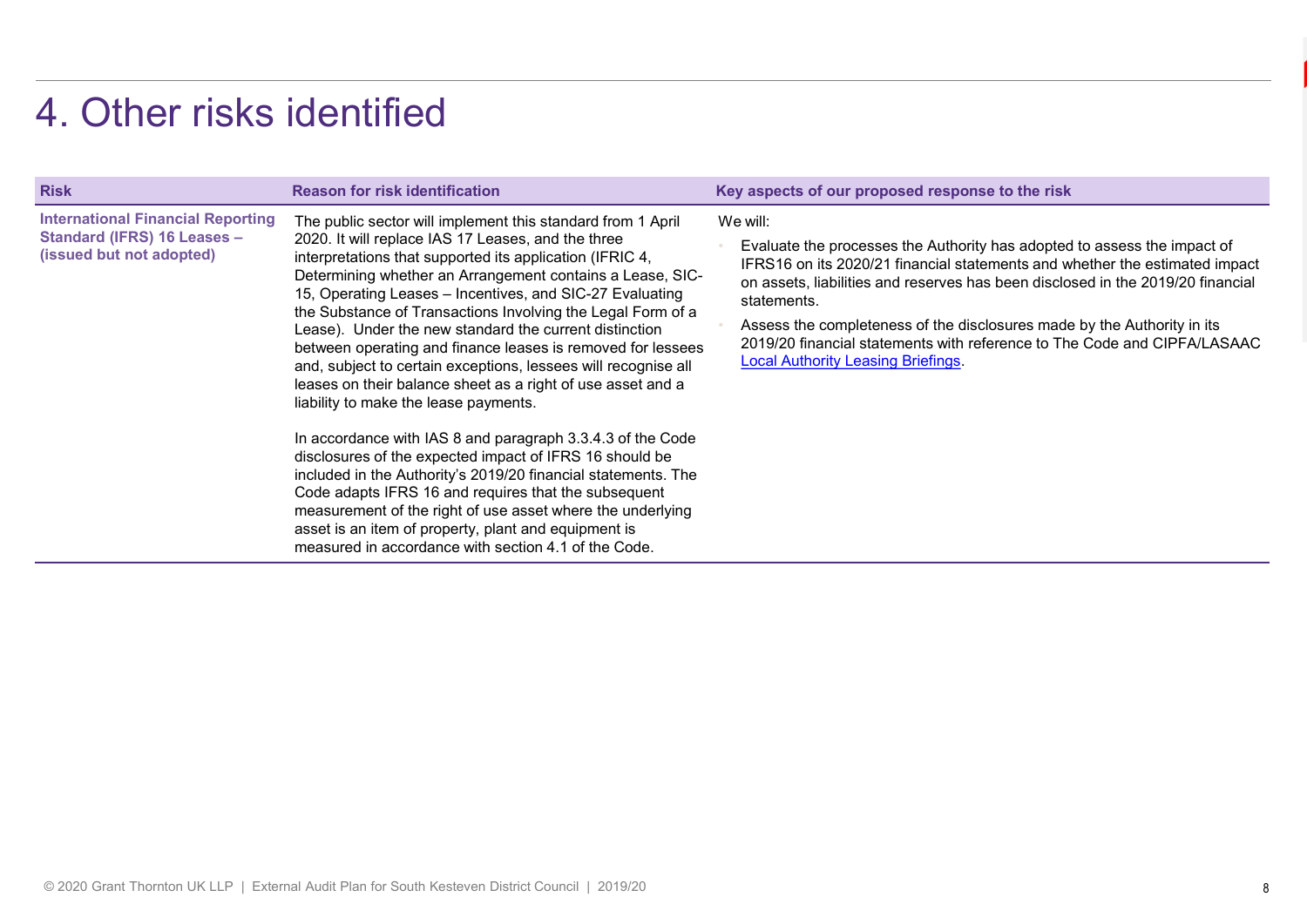5. Other matters<br>
Other work<br>
In addition to our responsibilities under the Code of Practice, we have a number of other Und

- 5. Other matters<br>
Other work<br>
In addition to our responsibilities under the Code of Practice, we have a number of<br>
audit responsibilities, as follows:<br>
 We read your Narrative Report and Annual Governance Statement and an 5. Other material balances and transactions<br>In addition to our responsibilities under the Code of Practice, we have a number of other<br>In addition to our responsibilities, as follows:<br>In the material class of transactions a 5. Other matters<br>
the matters of Practice, we have a number of other<br>
In addition to our responsibilities under the Code of Practice, we have a number of other<br>
audit responsibilities, as follows:<br>
• We read your Narrative **5. Other matters of the matter of the matter**<br> **6.**<br>
Other work<br>
In addition to our responsibilities under the Code of Practice, we have a number of other the<br>
audit responsibilities, as follows:<br>
• We read your Narrative information published alongside your financial statements to check that they are consistent with the financial statements on which we give an opinion and consistent with our knowledge of the Authority **5.** Other matters out is satisfy our separation of the code of Practice, we have a number of other Under<br>
and the poposibilities, as follows:<br>
• We read your Narrative Report and Annual Governance Statement and any other **5. Other matterial**<br>
there may be consisted the code of Practice, we have a number of other the Under Interaction of the mand the sponsibilities, as follows:<br>
• We read your Narrative Report and Annual Governance Stateme **5. Other matrices**<br> **blue matrices**<br> **outer matrices**<br> **our other matrices**<br> **exactly considered and Annual Governance Statement and any other material class<br>
and it responsibilities, as follows:<br>
we cand your Marrativ • Charact Constitution and the opportunity of the opportunity of the observations about Narrative Report and Annual Governance Statement and any other the consistent and your Narrative Report and Annual Governance Stateme** For the material of the material of the public interest or written of the public interest or the code of Practice, we have a number of other the consistinue of the monitosities, as follows:<br>
and your Narrative Report and A ork<br>
• Cher mater the Code of Practice, we have a number of other<br>
• This consibilities, as follows:<br>
• This consibilities, as follows:<br>
• This constant and any other<br>
• This calibulation that any other and any other mater consibilities, as follows:<br>
and your Narrative Report and Annual Governance Statement and any other<br>
and your Thararative Report and Annual Governancial statements to check that they are<br>
stent with the financial statement • We read your Narrative Report and Annual Governance Statement and any information published alongside your financial statements to check that they consistent with the financial statements on which we give an opinion and
- Governance Statement are in line with the guidance issued by CIPFA
- Accounts process in accordance with NAO group audit instructions
- Act) and the Code, as and when required, including:
	- financial statements, consider and decide upon any objections received in relation to the 2019/20 financial statements
	- Authority under section 24 of the Act, copied to the Secretary of State
	- to law under Section 28 or for a judicial review under Section 31 of the Act or
	-
- 

Other material balances and transactions<br>Under International Standards on Auditing, "irrespective of the assessed risks of material<br>misstatement, the auditor shall design and perform substantive procedures for each<br>materia Under International Standards on Auditing, "irrespective of the assessed risks of material misstatement, the auditor shall design and perform substantive procedures for each material class of transactions, account balance and disclosure". All other material balances and transaction streams will therefore be audited. However, the procedures will not be as extensive as the procedures adopted for the risks identified in this report. Other material balances and transactions<br>
Under International Standards on Auditing, "irrespective of the assessed risks of me<br>
mistsitement, the auditor shall design and perform substantive procedures for each<br>
material c

As auditors, we are required to "obtain sufficient appropriate audit evidence about the appropriateness of management's use of the going concern assumption in the preparation and presentation of the financial statements and to conclude whether there is a material uncertainty about the Authority's ability to continue as a going concern" (ISA (UK) 570). We will review management's assessment of the going concern assumption and material uncertainties, and evaluate the disclosures in the financial statements.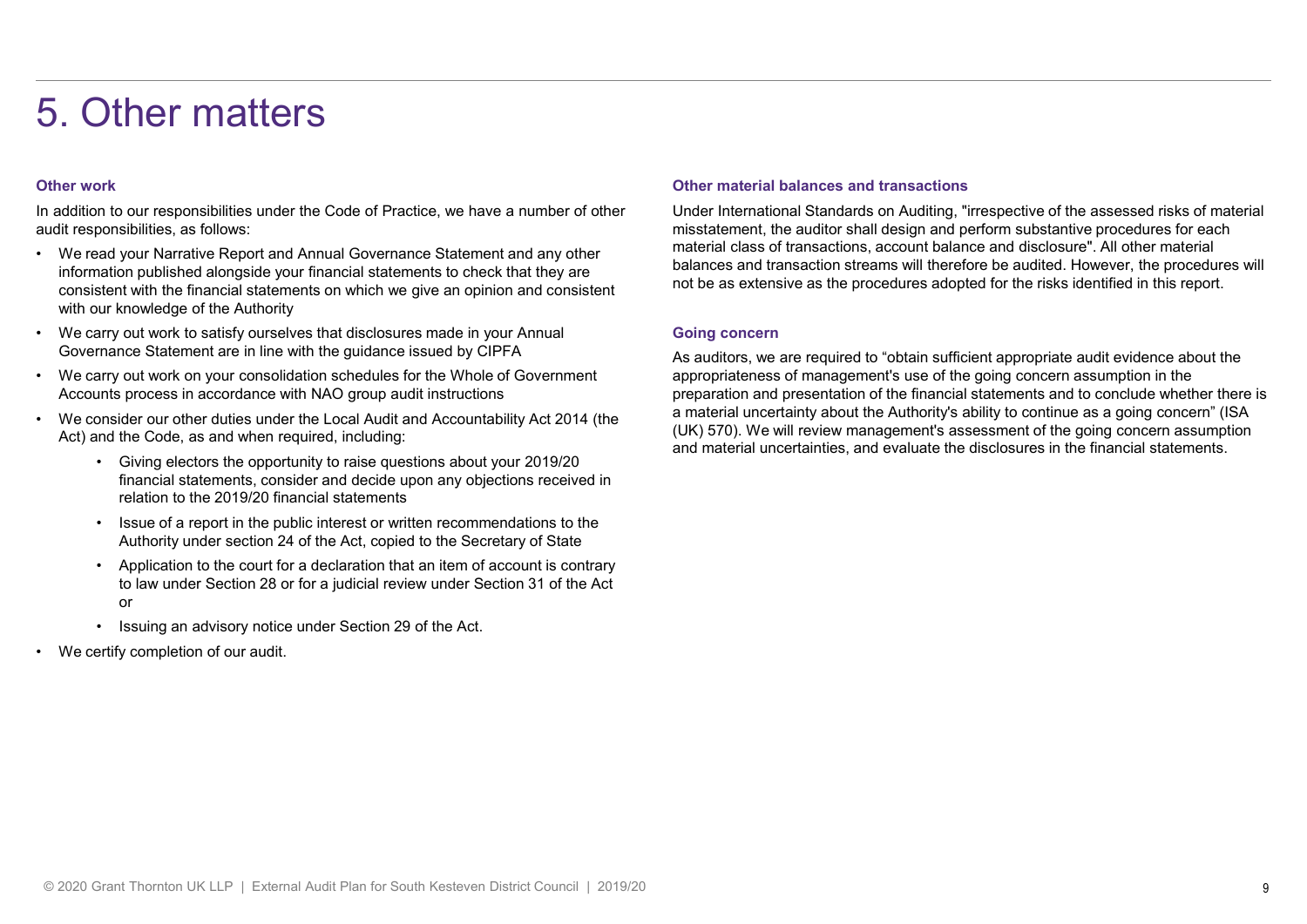# 6. Materiality

 $\overline{6}$ . Materiality<br>The concept of materiality<br>The concept of materiality<br>The concept of materiality<br>the and applies not only to the monetary misstatements but also to disclosure<br>requirements and adherence to acceptable The concept of materiality is fundamental to the preparation of the financial statements and the audit process and applies not only to the monetary misstatements but also to disclosure requirements and adherence to acceptable accounting practice and applicable law. Misstatements, including omissions, are considered to be material if they, individually or in the aggregate, could reasonably be expected to influence the economic decisions of users taken on the basis of the financial statements.

### Materiality for planning purposes

We have determined financial statement materiality based on a proportion of the gross expenditure of the Authority for the financial year. In the prior year we used the same benchmark. Materiality at the planning stage of our audit is £1.4m (PY £1.4m) for the Authority, which equates to 2% of your prior year gross expenditure for the year. We design our procedures to detect errors in specific accounts at a lower level of precision which we have determined to be £100k in relation to the disclosure note on the remuneration of individual senior officers, which we consider to be sensitive and of interest to the public

We reconsider planning materiality if, during the course of our audit engagement, we become aware of facts and circumstances that would have caused us to make a different determination of planning materiality.

Whilst our audit procedures are designed to identify misstatements which are material to our opinion on the financial statements as a whole, we nevertheless report to the Audit Committee any unadjusted misstatements of lesser amounts to the extent that these are identified by our audit work. Under ISA 260 (UK) 'Communication with those charged with governance', we are obliged to report uncorrected omissions or misstatements other than those which are 'clearly trivial' to those charged with governance. ISA 260 (UK) defines 'clearly trivial' as matters that are clearly inconsequential, whether taken individually or in aggregate and whether judged by any quantitative or qualitative criteria. In the context of the Authority, we propose that an individual difference could normally be considered to be clearly trivial if it is less than £70k (PY £70k).

If management have corrected material misstatements identified during the course of the audit, we will consider whether those corrections should be communicated to the Governance and Audit Committee to assist it in fulfilling its governance responsibilities.

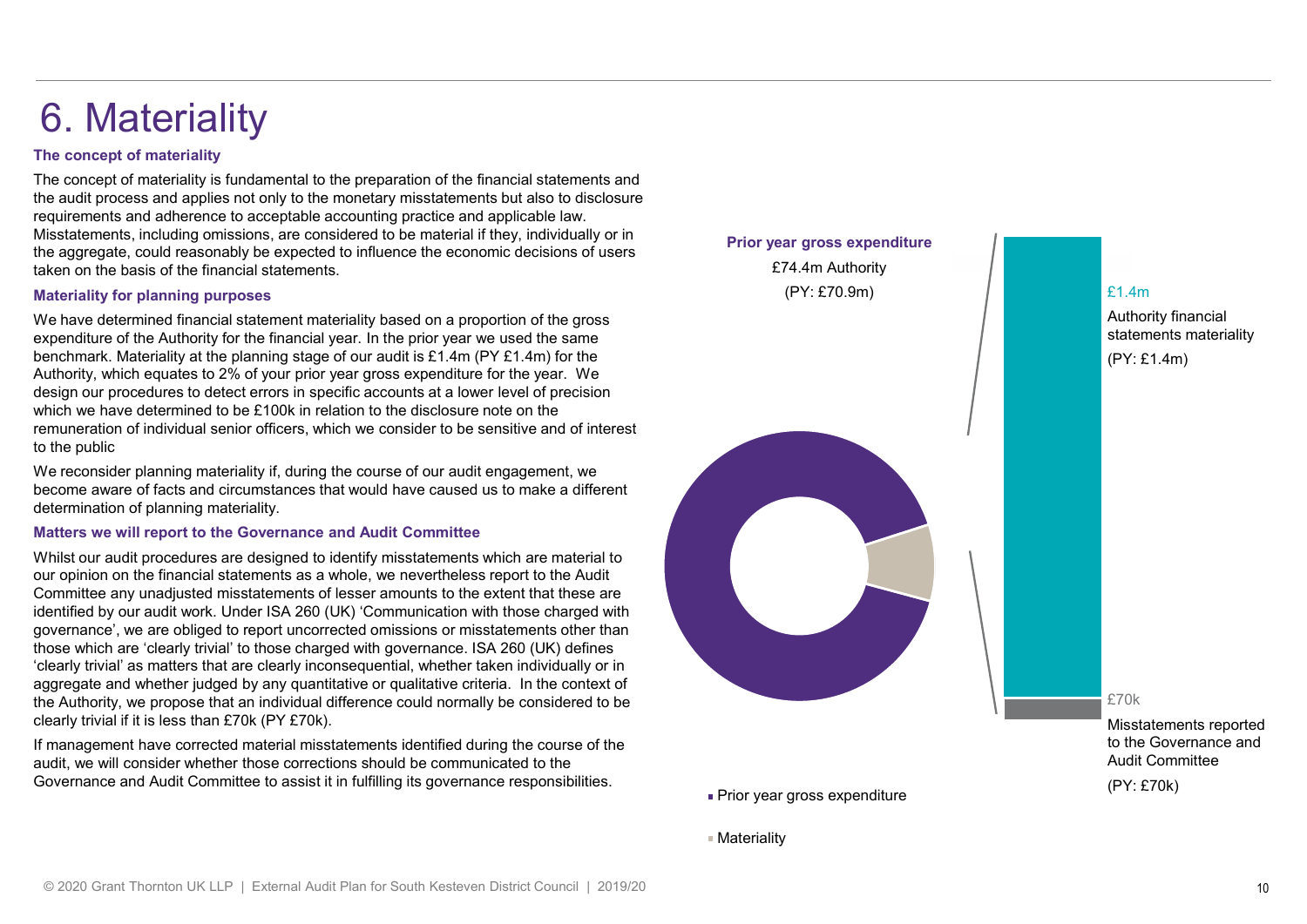# 7. Value for Money arrangements

7. Value for Money arrangements<br>Background to our VFM approach<br>The NAO issued its guidance for auditors on Value for Money work in November 2017. The Those ris<br>guidance states that for Local Government bodies, auditors are The NAO issued its guidance for Money arrangements in November 2017. The Significant VFM risks<br>The NAO issued its guidance for auditors on Value for Money work in November 2017. The Those risks requiring audit consideratio 7. Value for Money arrangements in Place that for the Most and deploys states that is guidance of the North Approach The Nos states that for Local Government bodies, auditors are required to give a proper arrangements are 7. Value for Money arrangement Secure value of Movember 2017. The Those risks requiring audit consideration and procedures to address the NAO issued its guidance for auditors on Value for Money work in November 2017. The money. 7. Value for Money arrangements in place the suspirificant VFM risks<br>
Background to our VFM approach<br>
The NAO issued its guidance for auditors on Value for Money work in November 2017. The Those risks requiring audit cons 7. Value for Money arrangements are required to summarize and isomic states and for a summarized body that the automobility of the automobility of the automobility of the automobility of the automobility of the automobili **7.** Value for Money arrangements in November 2017. The Those risks requiring audit consideration and procedures to achieve planned by the europer arrangements in place to secure value for the NAO issued its guidance for a 7. Value for Money arrangements in Nowmber 2017. The Those risks requiring audit constant of DM approach<br>The NAO issued its guidance for auditors on Value for Money work in November 2017. The Those risks requiring audit c



### Significant VFM risks

Those risks requiring audit consideration and procedures to address the likelihood that proper arrangements are not in place at the Authority to deliver value for money.

VFM risks<br>requiring audit consideration and procedures to address the likelihood that<br>gements are not in place at the Authority to deliver value for money.<br>Financial Sustainability<br>General Fund reserves.<br>General Fund reser VFM risks<br>equiring audit consideration and procedures to address the likelihood that<br>gements are not in place at the Authority to deliver value for money.<br>Financial Sustainability<br>For 2020/21 the Council is proposing a bal VFM risks<br>requiring audit consideration and procedures to address the likelihood that<br>generals are not in place at the Authority to deliver value for money.<br>Financial Sustainability<br>For 2020/21 the Council is proposing a b VFM risks<br>requiring audit consideration and procedures to address the likelihood that<br>genents are not in place at the Authority to deliver value for money.<br>Financial Sustainability<br>The medium term financial strategy (MTFS) VFM risks<br>requiring audit consideration and procedures to address the likelihood that<br>gements are not in place at the Authority to deliver value for money.<br>Financial Sustainability<br>For 2020/21 the Council is proposing a ba VFM risks<br>requiring audit consideration and procedures to address the likelihood that<br>gements are not in place at the Authority to deliver value for money.<br>Financial Sustainability<br>Tor 2020/21 the Council is proposing a ba VFM risks<br>requiring audit consideration and procedures to address the likelihood that<br>gements are not in place at the Authority to deliver value for money.<br>Financial Sustainability<br>For 2020/21 the Council is proposing a ba VFM risks<br>requiring audit consideration and procedures to address the likelihood that<br>gements are not in place at the Authority to deliver value for money.<br>Financial Sustainability<br>For 2020/21 the Council is proposing a ba VFM risks<br>requiring audit consideration and procedures to address the likelihood that<br>gements are not in place at the Authority to deliver value for money.<br>Financial Sustainability<br>General Fund reserves.<br>General Fund reser VFM risks<br>requiring audit consideration and procedures to address the likelihood that<br>gements are not in place at the Authority to deliver value for money.<br>Financial Sustainability<br>Tor 2020/21 the Council is proposing a ba VFM risks<br>requiring audit consideration and procedures to address the likelihood that<br>gements are not in place at the Authority to deliver value for money.<br>Financial Sustainability<br>For 2020/21 the Council is proposing a ba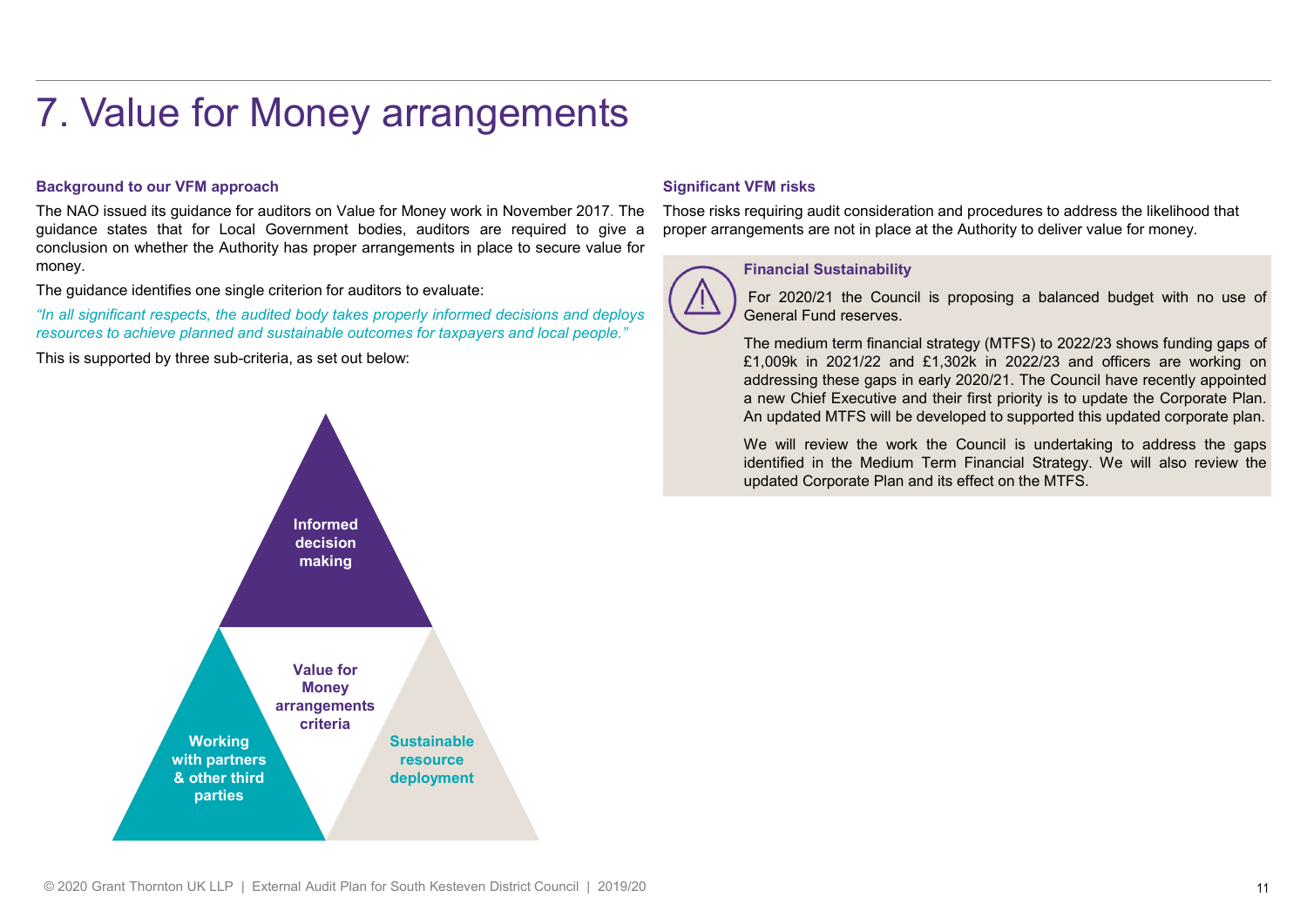# Audit logistics, team & fees





### John Gregory, Engagement Lead

John's role will be to:

•lead our relationship with you;

•be a key contact for the Chief Executive, Strategic Director of Resources and the Governance and Audit Committee;

•ensure that Grant Thornton's full service offering is at your disposal; and

•take overall responsibility for the delivery of a high quality audit, meeting the highest professional standards and adding value to the Council.

### Paul Harvey, Engagement Manager

### Paul's role will be to:

standards and adding value to the Authority.

• Review work performed by the audit team to ensure high audit quality

### Phil Wood, Audit Incharge



Phil's role will be to:

•be the day to day contact for Council finance staff;

•take responsibility for ensuring there is effective communication and understanding by finance team of audit requirements;

•have day to day responsibility for the running of the audit and first point of contact;<br>• ensure that all appropriate staff are available on site throughout (or as

•focus on the more technical aspect of the audit and to discuss emerging national technical matters as they arise and deal with technical matters raised by the you<br>
. respond promptly and adequately to audit queries. throughout the year in a timely manner.



Where clients do not deliver to the timetable agreed, we need to ensure that this does not impact on audit quality or absorb a disproportionate amount of time, thereby disadvantaging other clients. Where the elapsed time to complete an audit exceeds that agreed due to a client not meeting its obligations we will not be able to maintain a team on site. Similarly, where additional resources are needed to complete the audit due to a client not meeting their obligations we are not able to guarantee the delivery of the audit to the agreed timescales. In addition, delayed audits will incur additional audit fees. Hune / July 2020<br>
Audit Findings opinion Audit<br>
Findings opinion Audit<br>
Elent responsibilities<br>
Where clients do not deliver to the timetable agreed, we need to ensure that this<br>
where the start of the client of the sta Fraction of the agreed with the vorking paper serves are available our selection of start of the additional constrained to a start of the proportional constrained a mount of the thereby disadvantaging other clients. Where • ensure that all approximation the variable are the staff don state to the time does not impact on audit quality or absorb a disproportionate amount of time, the diverseby disadvantalging other clients. Where the dispress the the diversion that we can be the diversion to a distinguished the ending other clients. Where the elapsed time to complete an andit exceeds that agreed due to a client not meeting its obligations we will not be able to

### **Our requirements**

To minimise the risk of a delayed audit, you need to ensure that you:

- agreed with us, including all notes, the narrative report and the Annual Governance Statement • manage the delivery of a high quality audit, meeting the highest professional • produce draft financial statements of good quality by the deadline you have
	- in accordance with the working paper requirements schedule that we have shared with you
	- audit and are reconciled to the values in the accounts, in order to facilitate our selection of samples
	- otherwise agreed) the planned period of the audit
	-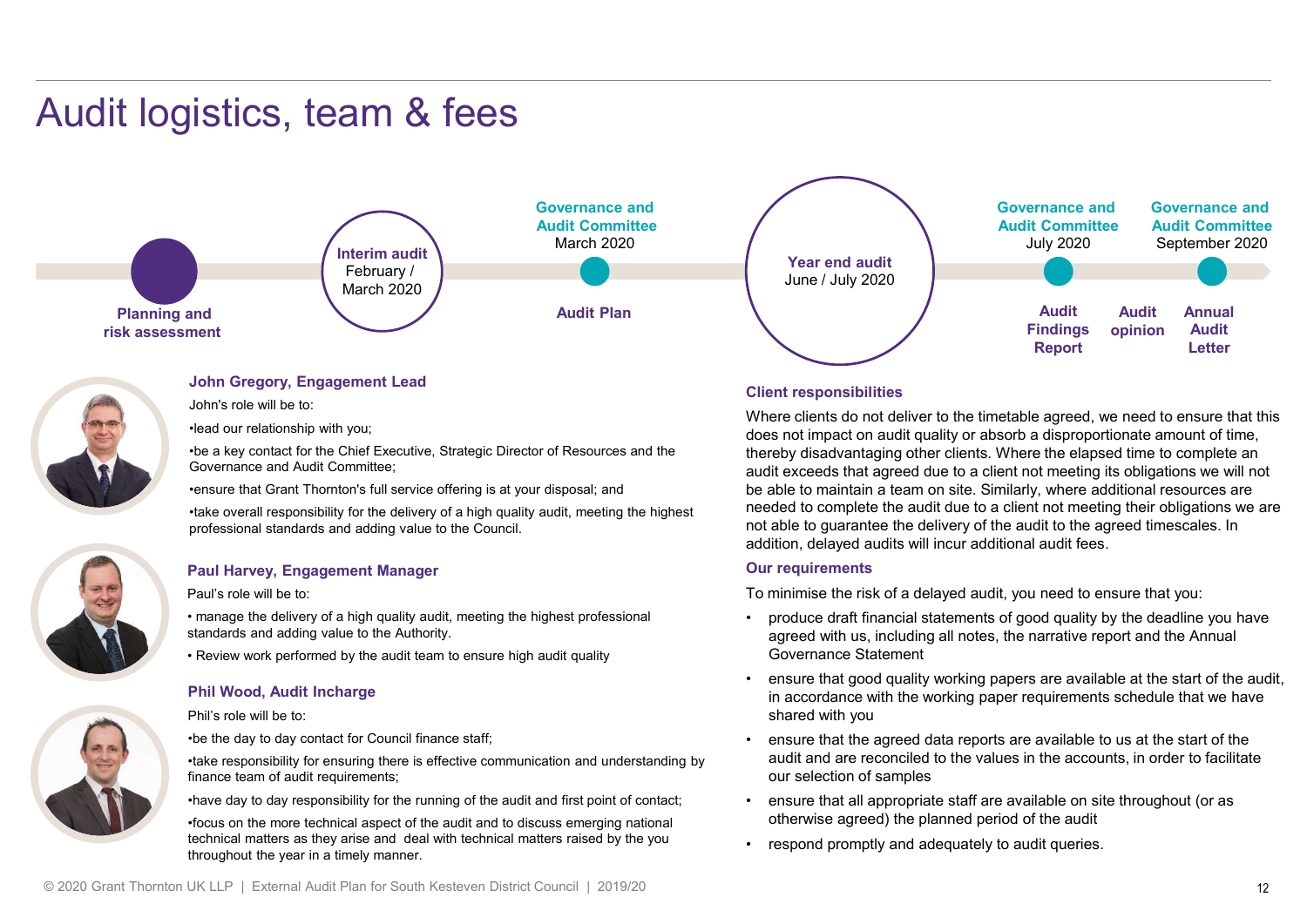# 9. Audit fees

### . Planned audit fees 2019/20

Audit fees 2019/20<br>Planned audit fees 2019/20<br>Across all sectors and firms, the FRC has set out its expectation of improved financial reporting from organisations and the need for auditors to demonstrate increased sceptici Planned audit foes 2019/20<br>Across all sectors and firms, the FRC has set out its expectation of improved financial reporting from organisations and the need for auditiors to demonstrate increased scepticism and challenge<br> Planned audit fees 2019/20<br>Planned audit fees 2019/20<br>Across all sectors and frms, he FRC has set out its expectation of improved financial reporting from organisations and the need for auditors to demonstrate increased s additional audit work is required. We have set out below the expected impact on our audit fee. The table overleaf provides more details about the areas where we will be undertaking further testing. **Planning stage, as an out develop and with further analysis of the product of the Director of the Director of the Director of the Director of the Director of the Director of Access and access and set out and consider and** 

| . Audit fees                                                                                                                                                                                                                                                                                                                                                                                                                                                                                                                                                                                        |                           |                           |                      |
|-----------------------------------------------------------------------------------------------------------------------------------------------------------------------------------------------------------------------------------------------------------------------------------------------------------------------------------------------------------------------------------------------------------------------------------------------------------------------------------------------------------------------------------------------------------------------------------------------------|---------------------------|---------------------------|----------------------|
| Planned audit fees 2019/20                                                                                                                                                                                                                                                                                                                                                                                                                                                                                                                                                                          |                           |                           |                      |
| Across all sectors and firms, the FRC has set out its expectation of improved financial reporting from organisations and the need for auditors to demonstrate increased scepticism and challenge<br>and to undertake additional and more robust testing. Within the public sector, where the FRC has recently assumed responsibility for the inspection of local government audit, the regulator<br>requires that all audits achieve a 2A (few improvements needed) rating.                                                                                                                         |                           |                           |                      |
| Our work across the sector in 2018/19 has highlighted areas where local government financial reporting, in particular, property, plant and equipment and pensions, needs to be improved. We<br>have also identified an increase in the complexity of local government financial transactions. Combined with the FRC requirement that 100% of audits achieve a 2A rating this means that<br>additional audit work is required. We have set out below the expected impact on our audit fee. The table overleaf provides more details about the areas where we will be undertaking further<br>testing. |                           |                           |                      |
| As a firm, we are absolutely committed to meeting the expectations of the FRC with regard to audit quality and local government financial reporting. Our proposed work and fee for 2019/20 at the<br>planning stage, as set out below and with further analysis overleaf, has been agreed with the Director of Finance and is subject to PSAA agreement.                                                                                                                                                                                                                                            |                           |                           |                      |
|                                                                                                                                                                                                                                                                                                                                                                                                                                                                                                                                                                                                     |                           |                           |                      |
|                                                                                                                                                                                                                                                                                                                                                                                                                                                                                                                                                                                                     | <b>Actual Fee 2017/18</b> | <b>Actual Fee 2018/19</b> | Proposed fee 2019/20 |
| <b>Total audit fees (excluding VAT)</b>                                                                                                                                                                                                                                                                                                                                                                                                                                                                                                                                                             | £47,273                   | £43,100                   | £43,900              |
|                                                                                                                                                                                                                                                                                                                                                                                                                                                                                                                                                                                                     |                           |                           |                      |
|                                                                                                                                                                                                                                                                                                                                                                                                                                                                                                                                                                                                     |                           |                           |                      |
| <b>Assumptions:</b><br>In setting the above fees, we have assumed that the Authority will:<br>prepare a good quality set of accounts, supported by comprehensive and well presented working papers which are ready at the start of the audit<br>provide appropriate analysis, support and evidence to support all critical judgements and significant judgements made during the course of preparing the financial statements<br>provide early notice of proposed complex or unusual transactions which could have a material impact on the financial statements.                                   |                           |                           |                      |
| <b>Relevant professional standards:</b><br>In preparing our fee estimate, we have had regard to all relevant professional standards, including paragraphs 4.1 and 4.2 of the FRC's Ethical Standard which stipulate that the Engagement Lead<br>(Key Audit Partner) must set a fee sufficient to enable the resourcing of the audit with staff of appropriate skills, time and abilities to deliver an audit to the required professional standard.                                                                                                                                                 |                           |                           |                      |
|                                                                                                                                                                                                                                                                                                                                                                                                                                                                                                                                                                                                     |                           |                           |                      |
|                                                                                                                                                                                                                                                                                                                                                                                                                                                                                                                                                                                                     |                           |                           |                      |

### Assumptions:

- 
- 
- 

### Relevant professional standards: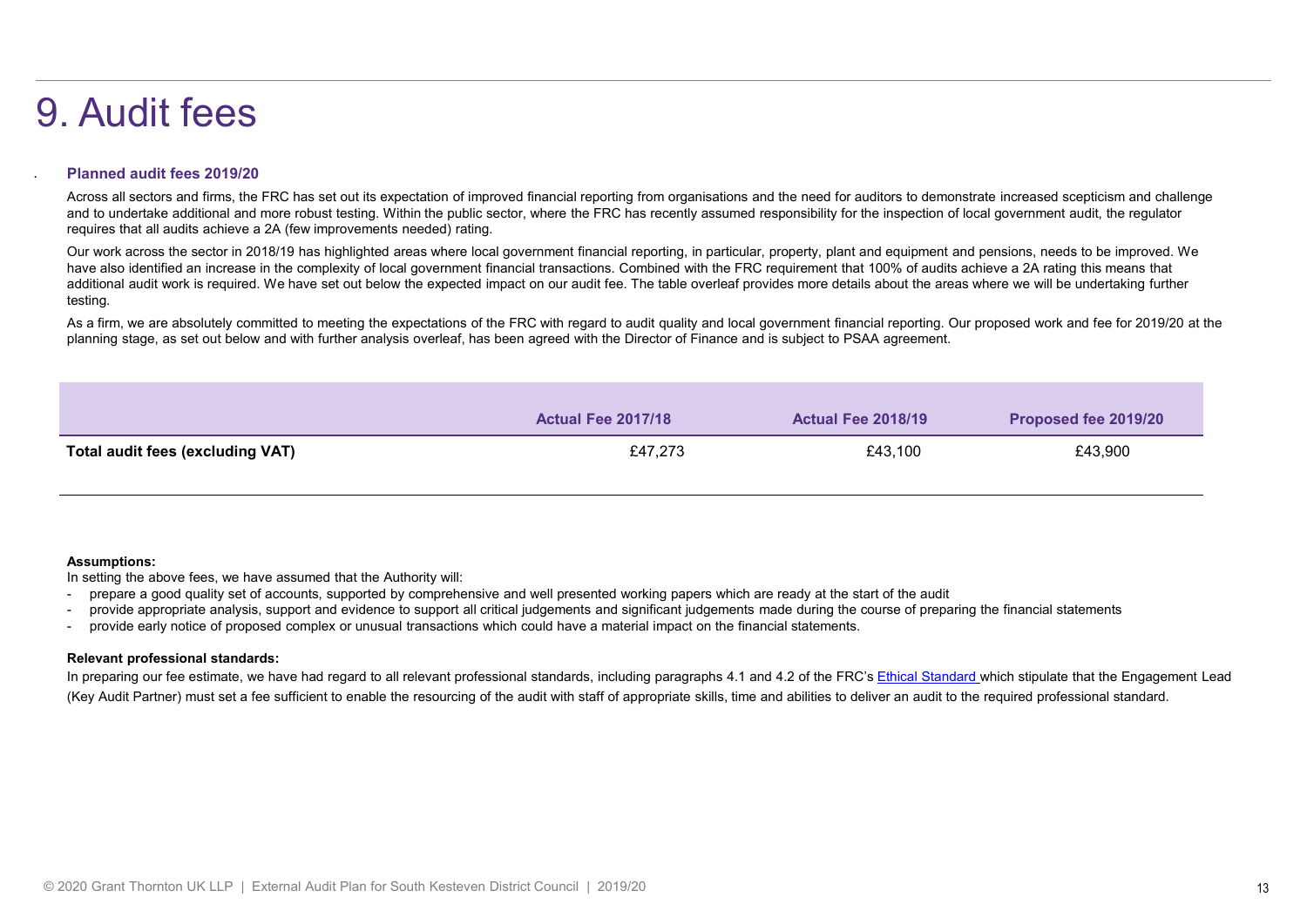### Planned audit fees

Audit fee variations – Further analysis<br>
Planned audit fees<br>
The table below shows the planned variations to the original scale fee for 2019/20 based on our best estimate at the audit planning<br>
course of the audit may inc The table below shows the planned variations to the original scale fee for 2019/20 based on our best estimate at the audit planning stage. Further issues identified during the course of the audit may incur additional fees. In agreement with PSAA (where applicable) we will be seeking approval to secure these additional fees for the remainder of the<br>contract via a formal rebasing of your scale fee Contract via a formal rebasing of your scale fee to reflect the increased level of audity be readed to the audit planning stage. Further issues identified during the The table below shows the planned variations to the ori arise during the course of the audit that necessitate further audit work additional fees will be incurred, subject to PSAA approval.

|                                                                                                                              |        | Audit fee variations - Further analysis                                                                                                                                                                                                                                                                                                                                                                                                                                                                                                                                                                                                                                                      |
|------------------------------------------------------------------------------------------------------------------------------|--------|----------------------------------------------------------------------------------------------------------------------------------------------------------------------------------------------------------------------------------------------------------------------------------------------------------------------------------------------------------------------------------------------------------------------------------------------------------------------------------------------------------------------------------------------------------------------------------------------------------------------------------------------------------------------------------------------|
| <b>Planned audit fees</b>                                                                                                    |        |                                                                                                                                                                                                                                                                                                                                                                                                                                                                                                                                                                                                                                                                                              |
|                                                                                                                              |        | The table below shows the planned variations to the original scale fee for 2019/20 based on our best estimate at the audit planning stage. Further issues identified during the<br>course of the audit may incur additional fees. In agreement with PSAA (where applicable) we will be seeking approval to secure these additional fees for the remainder of the<br>contract via a formal rebasing of your scale fee to reflect the increased level of audit work required to enable us to discharge our responsibilities. Should any further issues<br>arise during the course of the audit that necessitate further audit work additional fees will be incurred, subject to PSAA approval. |
| <b>Audit area</b>                                                                                                            | £      | <b>Rationale for fee variation</b>                                                                                                                                                                                                                                                                                                                                                                                                                                                                                                                                                                                                                                                           |
| <b>Scale fee</b>                                                                                                             | 36,400 |                                                                                                                                                                                                                                                                                                                                                                                                                                                                                                                                                                                                                                                                                              |
| <b>Raising the bar</b>                                                                                                       | 2,500  | The Financial Reporting Council (FRC) has highlighted that the quality of work by all audit firms needs to improve<br>across local audit. This will require additional supervision and leadership, as well as additional challenge and<br>scepticism in areas such as journals, estimates, financial resilience and information provided by the entity.                                                                                                                                                                                                                                                                                                                                      |
| <b>Pensions - valuation of net</b><br>pension liabilities under<br><b>International Auditing</b><br><b>Standard (IAS) 19</b> | 1,750  | We have increased the granularity, depth and scope of coverage, with increased levels of sampling, additional levels<br>of challenge and explanation sought, and heightened levels of documentation and reporting.                                                                                                                                                                                                                                                                                                                                                                                                                                                                           |
| <b>PPE Valuation – work of</b><br>experts                                                                                    | 1,750  | We have increased the volume and scope of our audit work to ensure an adequate level of audit scrutiny and<br>challenge over the assumptions that underpin PPE valuations.                                                                                                                                                                                                                                                                                                                                                                                                                                                                                                                   |
| IFRS16                                                                                                                       | 1,500  | IFRS 16 requires a leased asset, previously accounted for as an operating lease off balance sheet, to be recognised<br>as a 'right of use' asset and corresponding liability on the balance sheet from 1 April 2020. There is a requirement,<br>under IAS8, to disclose the expected impact of this change in accounting treatment in the 2019/20 financial<br>statements.                                                                                                                                                                                                                                                                                                                   |
| <b>Revised scale fee (to be</b><br>approved by PSAA)                                                                         | 43,900 |                                                                                                                                                                                                                                                                                                                                                                                                                                                                                                                                                                                                                                                                                              |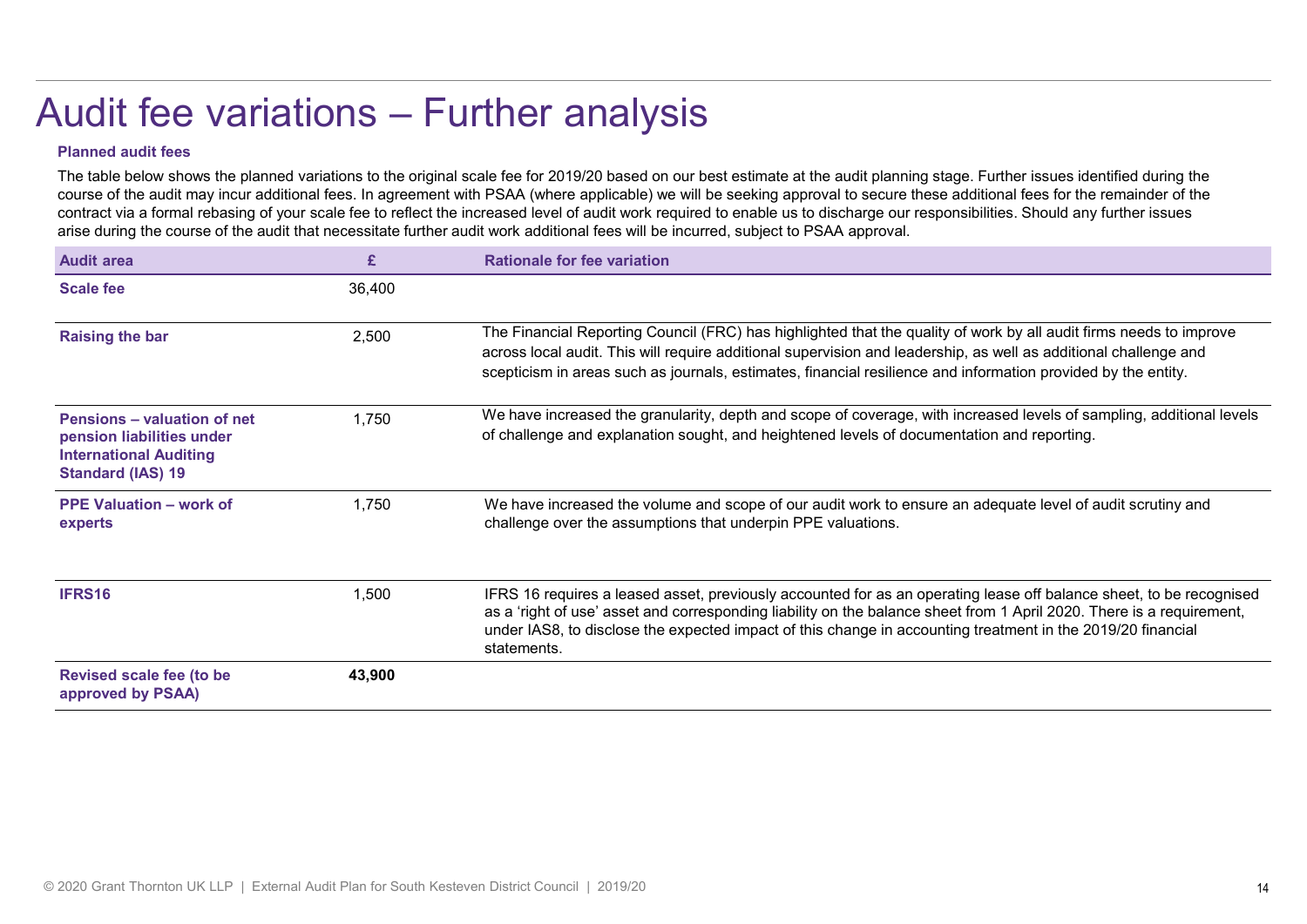# 10. Independence & non-audit services

### Auditor independence

Anditor independence<br>Ethical Standards and ISA (UK) 260 require us to give you timely disclosure of all significant facts and matters that may bear upon the integrity, objectivity and independence of the firm<br>Circum Standa statements.

10. Independence<br>Auditor independence<br>Chinal Standards and ISA (UK) 260 require us to give you timely disclosure of all significant facts and matters that may beer upon the integrity, objectivity and independence of the fi We confirm that we have implemented policies and procedures to meet the requirements of the Financial Reporting Council's Ethical Standard and we as a firm, and each covered 10. Independent and SA (UK) 260 require us to give you timely disclosure of all significant facts and matters that may bear upon the integrity, objectivity and independence of the firm<br>Efficion I standards and ISA (UK) 260 Office's Auditor Guidance Note 01 issued in December 2017 and PSAA's Terms of Appointment which set out supplementary guidance on ethical requirements for auditors of local public bodies. 10. Independence<br>Auditor independence<br>Ethiopia and ISA (UK) 200 require us by eve your imaginates of all significant facts and matters that may be<br>argue the ministry, collectively and independence. We encourage you to cont

### Other services provided by Grant Thornton

|                                                                     |       | 10. Independence & non-audit services                                                                                                                                                                                                                                                                                                   |                                                                                                                                                                                                                                                                                                                                                                                                                                                                                                                                                          |
|---------------------------------------------------------------------|-------|-----------------------------------------------------------------------------------------------------------------------------------------------------------------------------------------------------------------------------------------------------------------------------------------------------------------------------------------|----------------------------------------------------------------------------------------------------------------------------------------------------------------------------------------------------------------------------------------------------------------------------------------------------------------------------------------------------------------------------------------------------------------------------------------------------------------------------------------------------------------------------------------------------------|
| <b>Auditor independence</b>                                         |       |                                                                                                                                                                                                                                                                                                                                         |                                                                                                                                                                                                                                                                                                                                                                                                                                                                                                                                                          |
| additional significant judgements surrounding independence matters. |       |                                                                                                                                                                                                                                                                                                                                         | Ethical Standards and ISA (UK) 260 require us to give you timely disclosure of all significant facts and matters that may bear upon the integrity, objectivity and independence of the firm<br>or covered persons relating to our independence. We encourage you to contact us to discuss these or any other independence issues with us. We will also discuss with you if we make                                                                                                                                                                       |
| statements.                                                         |       |                                                                                                                                                                                                                                                                                                                                         | We confirm that there are no significant facts or matters that impact on our independence as auditors that we are required or wish to draw to your attention. We have complied with the<br>Financial Reporting Council's Ethical Standard and we as a firm, and each covered person, confirm that we are independent and are able to express an objective opinion on the financial                                                                                                                                                                       |
| public bodies.                                                      |       |                                                                                                                                                                                                                                                                                                                                         | We confirm that we have implemented policies and procedures to meet the requirements of the Financial Reporting Council's Ethical Standard and we as a firm, and each covered<br>person, confirm that we are independent and are able to express an objective opinion on the financial statements. Further, we have complied with the requirements of the National Audit<br>Office's Auditor Guidance Note 01 issued in December 2017 and PSAA's Terms of Appointment which set out supplementary guidance on ethical requirements for auditors of local |
| <b>Other services provided by Grant Thornton</b>                    |       |                                                                                                                                                                                                                                                                                                                                         |                                                                                                                                                                                                                                                                                                                                                                                                                                                                                                                                                          |
|                                                                     |       |                                                                                                                                                                                                                                                                                                                                         | For the purposes of our audit we have made enquiries of all Grant Thornton UK LLP teams providing services to the Authority. The following other services were identified                                                                                                                                                                                                                                                                                                                                                                                |
| <b>Service</b>                                                      | £     | <b>Threats</b>                                                                                                                                                                                                                                                                                                                          | <b>Safeguards</b>                                                                                                                                                                                                                                                                                                                                                                                                                                                                                                                                        |
| <b>Audit related:</b>                                               |       |                                                                                                                                                                                                                                                                                                                                         |                                                                                                                                                                                                                                                                                                                                                                                                                                                                                                                                                          |
| Housing Benefit (Subsidy)<br><b>Assurance Process</b>               | 9,750 | Self-Interest (because this is a recurring fee)                                                                                                                                                                                                                                                                                         | The level of this recurring fee taken on its own is not considered a significant threat to<br>independence as the fee for this work is $£9,750$ in comparison to the total fee for the audit<br>of £36,400 and in particular relative to Grant Thornton UK LLP's turnover overall. Further, it<br>is a fixed fee and there is no contingent element to it. These factors all mitigate the<br>perceived self-interest threat to an acceptable level.                                                                                                      |
| <b>Certification of Housing</b><br>capital receipts grant           | 3,250 | Self-Interest (because this is a recurring fee)                                                                                                                                                                                                                                                                                         | The level of this recurring fee taken on its own is not considered a significant threat to<br>independence as the fee for this work is £3,250 in comparison to the total fee for the audit<br>of £36,400 and in particular relative to Grant Thornton UK LLP's turnover overall. Further, it<br>is a fixed fee and there is no contingent element to it. These factors all mitigate the<br>perceived self-interest threat to an acceptable level.                                                                                                        |
| <b>Non-audit related:</b>                                           |       |                                                                                                                                                                                                                                                                                                                                         |                                                                                                                                                                                                                                                                                                                                                                                                                                                                                                                                                          |
| CFO Insights                                                        | 5,000 | The fee is a recurring subscription and,<br>therefore, there is a self-interest threat. The<br>tool provides information that will help inform<br>decision making by informed management.<br>The scope of our service does not include<br>making decisions on behalf of management<br>or recommending a particular course of<br>action. | The level of this recurring fee taken on its own is not considered a significant threat to<br>independence as the fee for this work is £5,000 in comparison to the total fee for the audit<br>of £36,400 and in particular relative to Grant Thornton UK LLP's turnover overall. Further, it<br>is a fixed fee and there is no contingent element to it. These factors all mitigate the<br>perceived self-interest threat to an acceptable level.                                                                                                        |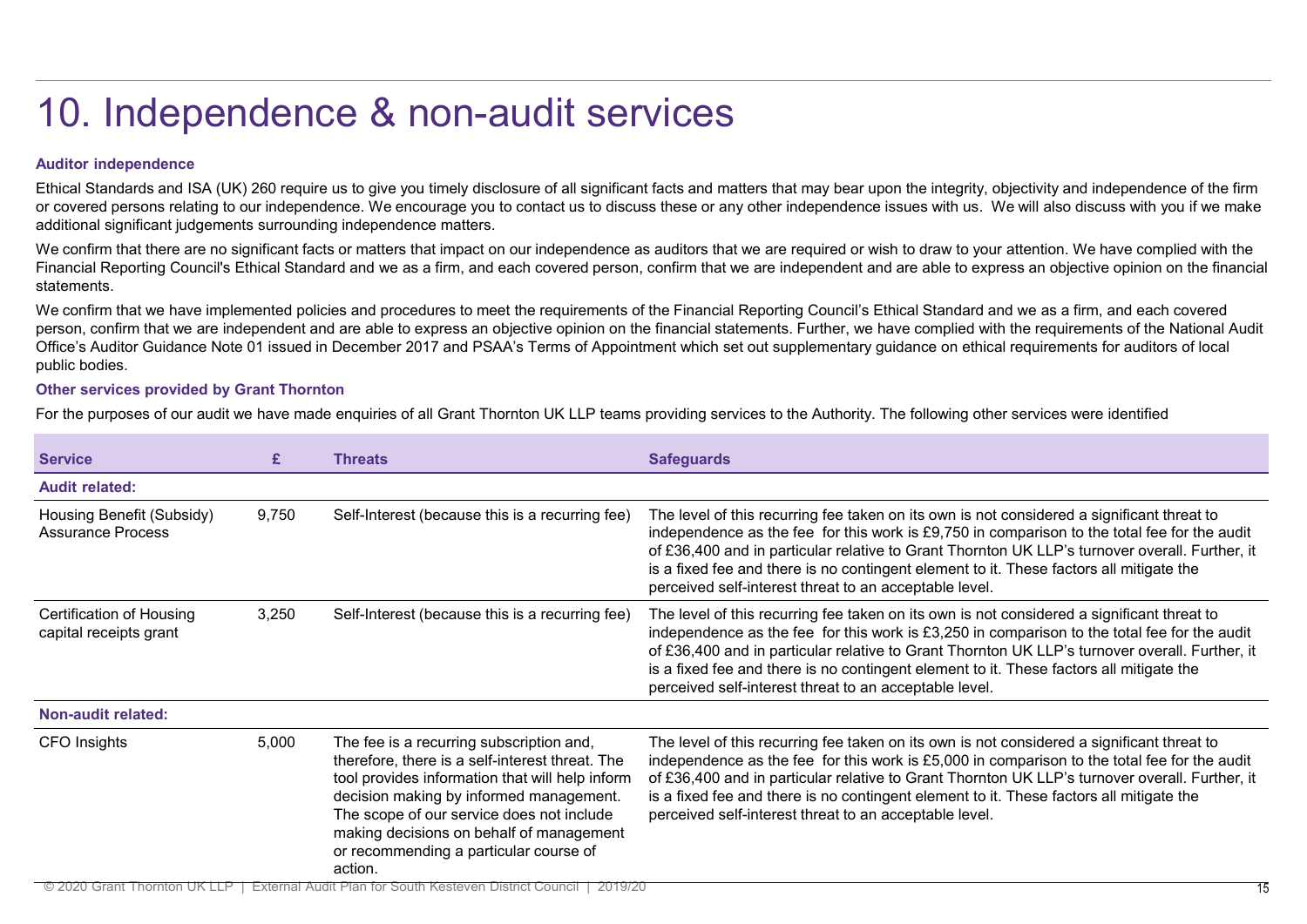# Independence & non-audit services

The amounts detailed on the previous page are fees agreed to-date for audit related and non-audit services to be undertaken by Grant Thornton UK LLP in the current financial year.<br>These services are consistent with the Aut Independence & non-audit services<br>The amounts detailed on the previous page are fees agreed to-date for audit related and non-audit vervices to be undertaken by Grant Thornton UK LLP in the current financial year.<br>These se Any changes and full details of all fees charged for audit related and non-audit related services by Grant Thornton UK LLP and by Grant Thornton International Limited network member Firms will be included in our Audit Findings report at the conclusion of the audit. Independence of the services page are fees agreed to-date for audit related and non-audit services to be undertaken by Grant Thornton UK LLP in the current financial year.<br>The areoutos are consistent with the Authority pol

https://www.grantthornton.ie/about/transparency-report/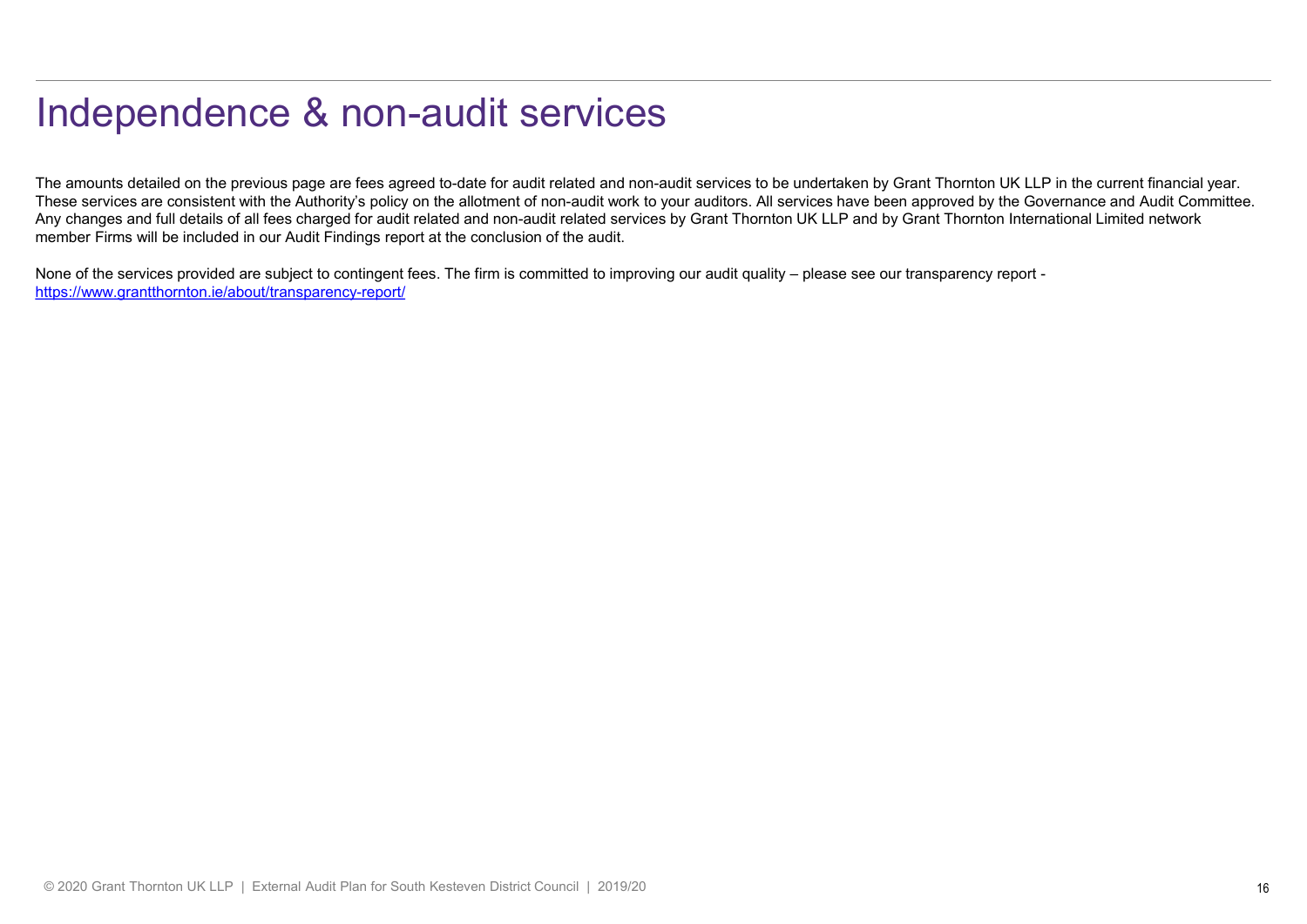# Appendices Appendices<br>A. Audit Quality – national context<br>A. Audit Quality – national context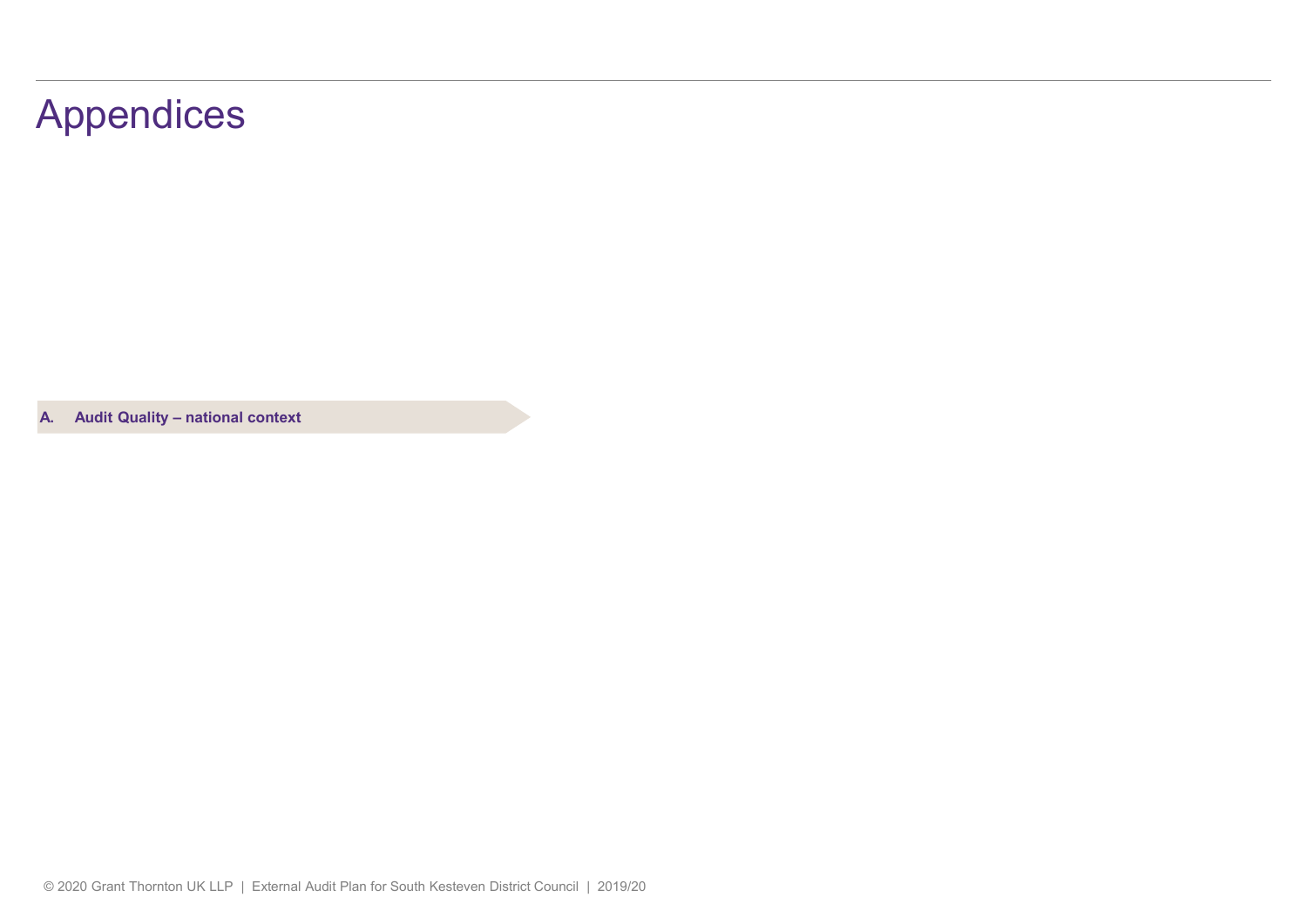# **Appendix A: Audit Quality – national context**<br>What has the FRC said about Audit Quality?<br>The Financial Reporting Council (FRC) publishes an annual Quality Inspection of our firm, In response to the FRC's findings, the fir **Appendix A: Audit Quality — national conference What are we doing to address FRC findings?**<br>The Financial Reporting Council (FRC) publishes an annual Quality Inspection of our firm, In response to the FRCs findings. The

### What has the FRC said about Audit Quality?

The Financial Reporting Council (FRC) publishes an annual Quality Inspection of our firm, alongside our competitors. The Annual Quality Review (AQR) monitors the quality of UK Public Interest Entity audits to promote continuous improvement in audit quality.

All of the major audit firms are subject to an annual review process in which the FRC inspects a small sample of audits performed from each of the firms to see if they fully conform to required standards.

The most recent report, published in July 2019, shows that the results of commercial audits taken across all the firms have worsened this year. The FRC has identified the need for auditors to: **Appendix A: Audit Quality — national**<br>
What has the FRC sald about Audit Quality?<br>
The Financial Reporting Council (FRC) publishes an annual Quality Inspection of our firm, the response<br>
alongside our competitors. The Am **Appendix A: Audit Quality — nation**<br>The Financial Reporting Council (FRC) publishes an annual Quality Inspection of our firm, In<br>alongside our competitors. The Annual Quality Review (AQR) monitors the quality of UK<br>Publi **Appendix A: Audit Quality —**<br>What has the FRC said about Audit Quality?<br>The Financial Reporting Council (FRC) publishes an annual Quality Inspection<br>alongside our competitors. The Annual Quality Review (AQR) monitors the **Appendix A: Audit Quality — national what has the FRC said about Audit Quality?** What are<br>The Financial Reporting Council (FRC) publishes an annual Quality Inspection of our firm, In responsion<br>alongside our competitors.

- 
- 
- 
- 
- 

The FRC has also set all firms the target of achieving a grading of '2a' (limited improvements required) or better on all FTSE 350 audits. We have set ourselves the same target for public sector audits from 2019/20.

### Other sector wide reviews

and Industrial Strategy (BEIS) have expressed concern about the quality of audit work and the need for improvement. A number of key reviews into the profession have been undertaken or are in progress. These include the review by Sir John Kingman of the Financial Reporting Council (Dec 2018), the review by the Competition and Markets authority of competition within the audit market, the ongoing review by Sir Donald Brydon of external audit, and specifically for public services, the Review by Sir Tony Redmond of local authority financial reporting and external audit. As a firm, we are contributing to all these reviews and keen to be at the forefront of developments and improvements in public audit.

### What are we doing to address FRC findings?

In response to the FRC's findings, the firm is responding vigorously and with purpose. As part of our Audit Investment Programme (AIP), we are establishing a new Quality Board, commissioning an independent review of our audit function, and strengthening our senior leadership at the highest levels of the firm, for example through the appointment of Fiona Baldwin as Head of Audit. We are confident these investments will make a real difference.

We have also undertaken a root cause analysis and put in place processes to address the issues raised by the FRC. We have already implemented new training material that will reinforce the need for our engagement teams to challenge management and demonstrate how they have applied professional scepticism as part of the audit. Further guidance on auditing areas such as revenue has also been disseminated to all audit teams and we will continue to evolve our training and review processes on an ongoing basis.

### What will be different in this audit?

which has overall responsibility for governance - and senior management greater<br>Alongside the FRC, other key stakeholders including the Department for Business, energy and fact we have delivered a high quality and that the We will continue working collaboratively with you to deliver the audit to the agreed timetable whilst improving our audit quality. In achieving this you may see, for example, an increased expectation for management to develop properly articulated papers for any new accounting standard, or unusual or complex transactions. In addition, you should expect engagement teams to exercise even greater challenge management in areas that are complex, significant or highly judgmental which may be the case for accounting estimates, going concern, related parties and similar areas. As a result you may find the audit process even more challenging than previous audits. These changes will give the audit committee – Whe vall contine working of the fillings:<br>The response to the FRC's findings, the film is responding vigorously and with purpose. As<br>part of our Audit Investment Programme (AIP), we are establishing a new Quality Board,<br>co confidence that we have delivered a high quality audit and that the financial statements are not materially misstated. Even greater challenge of management will also enable us to provide greater insights into the quality of your finance function and internal control environment and provide those charged with governance confidence that a material misstatement due to fraud will have been detected.

> We will still plan for a smooth audit and ensure this is completed to the timetable agreed. However, there may be instances where we may require additional time for both the audit work to be completed to the standard required and to ensure management have appropriate time to consider any matters raised. This may require us to agree with you a delay in signing the announcement and financial statements. To minimise this risk, we will keep you informed of progress and risks to the timetable as the audit progresses.

We are absolutely committed to delivering audit of the highest quality and we should be happy to provide further detail about our improvement plans should you require it.